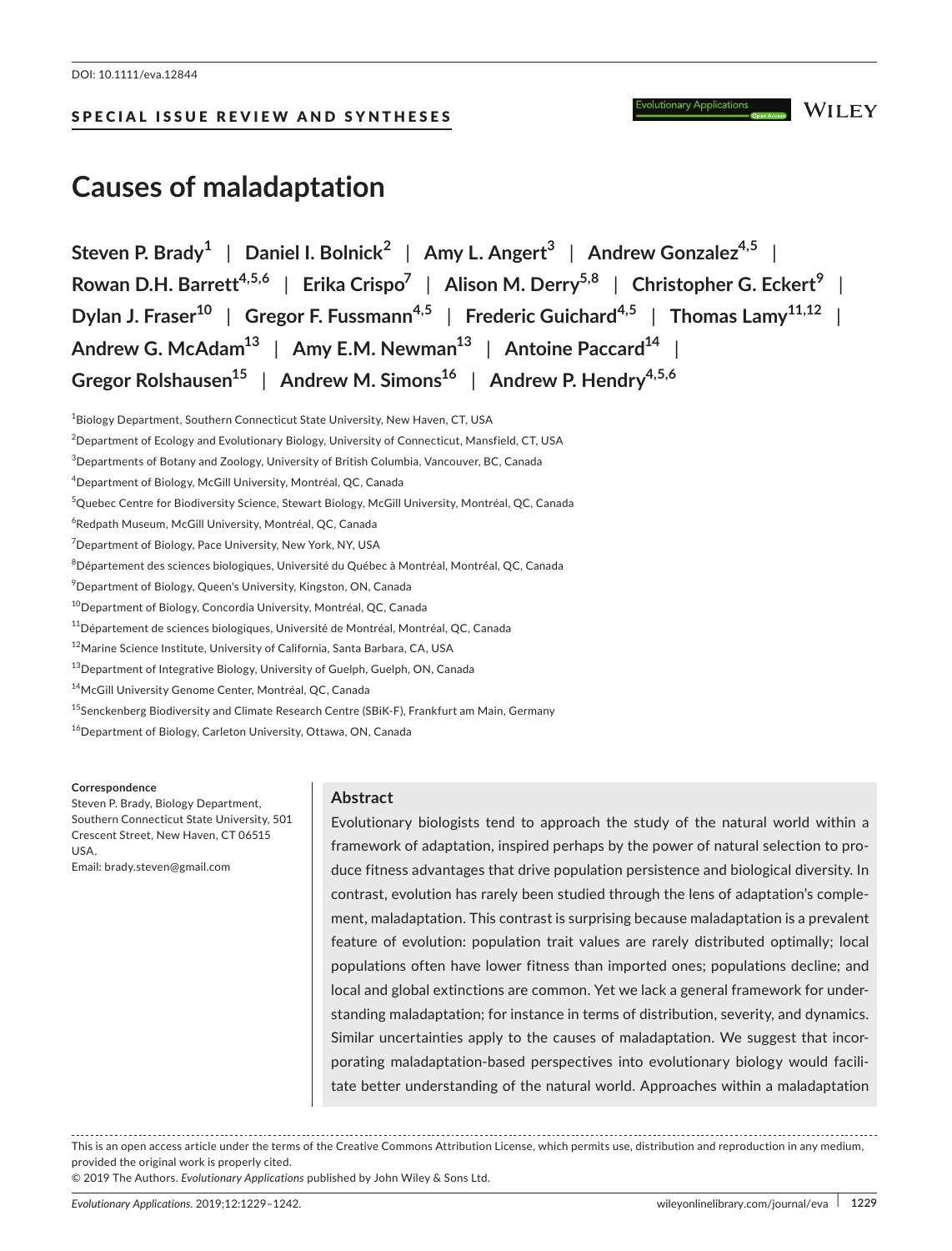framework might be especially profitable in applied evolution contexts – where reductions in fitness are common. Toward advancing a more balanced study of evolution, here we present a conceptual framework describing causes of maladaptation. As the introductory article for a Special Feature on maladaptation, we also summa‐ rize the studies in this Issue, highlighting the causes of maladaptation in each study. We hope that our framework and the papers in this Special Issue will help catalyze the study of maladaptation in applied evolution, supporting greater understanding of evolutionary dynamics in our rapidly changing world.

#### **KEYWORDS**

adaptation, fitness, global change, maladaptation

It may metaphorically be said that natural selection is daily and hourly scrutinising, throughout the world, the slightest variations; rejecting those that are bad, preserving and adding up all that are good; silently and insensibly working, whenever and wherever opportunity offers, at the improvement of each organic being in relation to its organic and inorganic condi‐ tions of life.

Darwin (1872, p. 65)

# **1** | **PRE AMBLE AND INTRODUC TION TO A SPECIAL ISSUE ON MALADAPTATION**

Generations of evolutionary biologists have emphasized adaptation, inspired by the power of natural selection to scrutinize and improve organisms' fit to their environment. Yet, biologists have long been aware of the other side of this coin: For selection to act on a popula‐ tion, individuals must be some distance from the adaptive optimum. Maladaptation is thus just as deserving a focus as adaptation (Brady et al., 2019a). Although maladaptation is neither a new concept nor an unexpected outcome, it is often underemphasized relative to its complement, adaptation. Much like "Rubin's vase" — the illusion in which we tend to see a single image where two are present (i.e., a vase and two faces)  $-$  we biologists tend to see evolution in terms of its successes (adaptation) rather than its failings (maladapta‐ tion; Figure 1), despite both outcomes being present (Crespi, 2000; Hendry & Gonzalez, 2008). As with seeing the complete picture in Rubin's vase, understanding biology involves looking at evolution from both perspectives. To encourage a greater focus on maladap‐ tation, this Special Issue presents a collection of research studies investigating evolution and its consequences through the lens of maladaptation.

Why should this imbalance matter? By one view, maladaptation might simply be considered the flip side of adaptation. In this case, a focused approach to maladaptation might offer little or no advantage over approaches focused on adaptation. Alternatively, maladaptation might represent something more complex, nuanced,

or insightful about evolution and ecology. If maladaptation is to be worth studying in its own right, it should have causes or conse‐ quences that are best articulated or studied in terms of maladap‐ tation rather than just the lack of adaptation. For instance, we are keenly aware of local adaptation among populations, and natural selection's role as the driving force. But rarely is a lack of local ad‐ aptation discussed in terms of maladaptation (e.g., the distance from adaptive optima), and the various forces at play. This Special Issue makes clear the many practical concerns (e.g., conservation, agriculture, domestication, evolutionary medicine) that are most clearly seen in light of maladaptation (e.g., Derry et al., 2019; Martinossi-Allibert, Thilliez, Arnqvist, & Berger, 2019; Walters & Berger, 2019).

To help clarify our conception of maladaptation, we begin this Special Issue with a consideration of the meaning and multifarious causes of maladaptation (i.e., what prevents populations from being



FIGURE 1 Number of evolutionary studies referring to adaptation versus maladaptation. Data were obtained by searching Web of Science Core Collections on July 16, 2019. Studies reporting adaptation (blue bars) were identified by searching on *"*evolution\* and (ecolog\* or biol\*) and (adapt\*)" whereas studies reporting maladaptation (red bars) were identified by searching on "evolution\* (and ecolog\* or biol\*) and maladapt\*"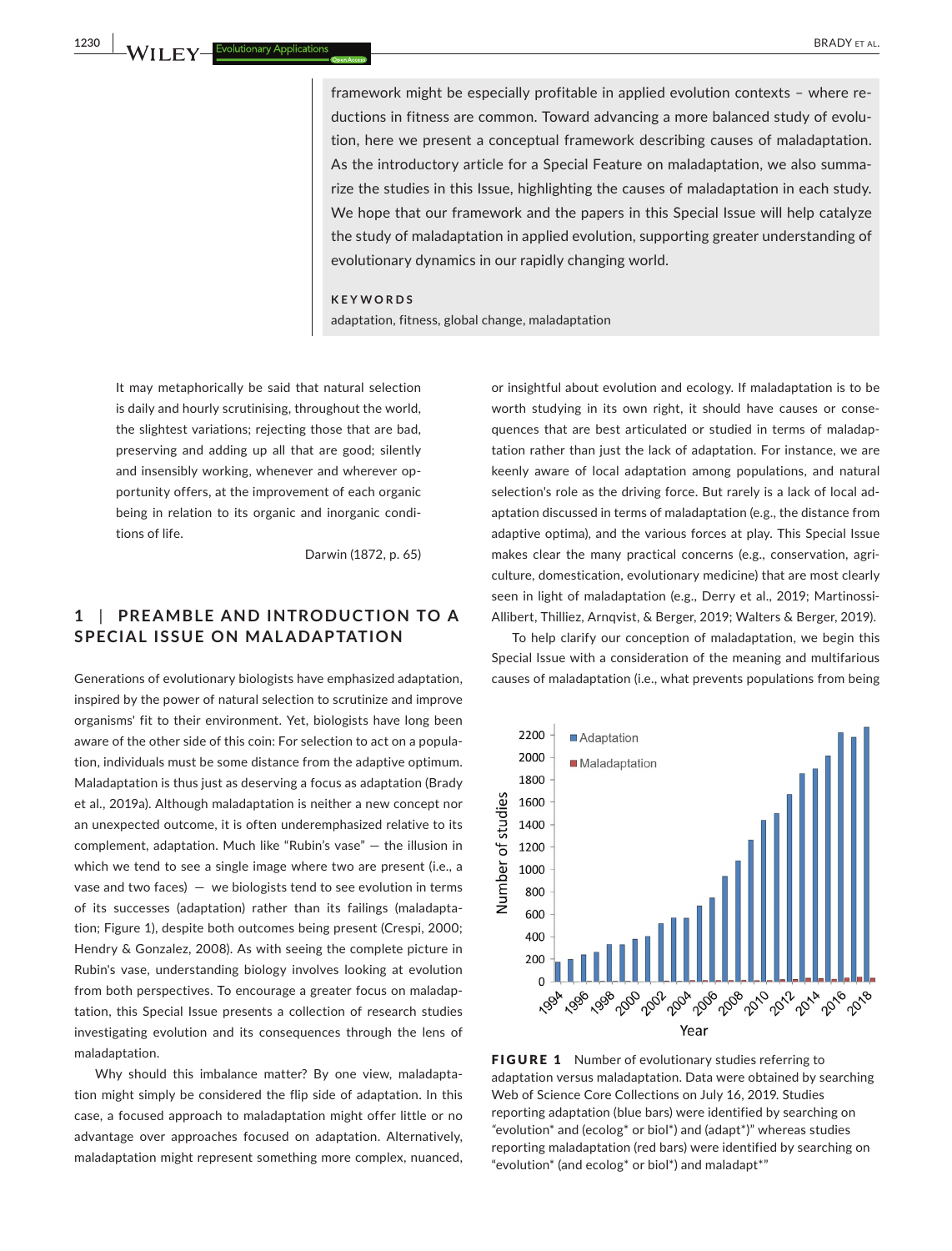**BRADY** ET AL. **1231** 

well adapted). The conceptual basis for maladaptation is elusive and confusing to many, resulting in a muddled treatment and discourse. What outcomes constitute maladaptation and how do we diagnose it? For instance, must maladaptation entail an evolutionary (genetic) change, or is it equally a function of environmental change? Is a population maladapted if habitat degradation caused population decline? Is a trait considered maladaptive if it contributes to positive population growth but is suboptimal relative to other phenotypes?

We, of course, are not the first to ponder these questions (Crespi, 2000; Dobzhansky, 1968a, 1968b; Endler, 1986; Hendry & Gonzalez, 2008), and competing opinions still circulate. Rather than argue for a single universal definition, Brady et al. (2019a) discussed the various meanings of maladaptation, the different metrics (absolute or relative fitness) and reference points, and how different definitions are best suited to different research contexts. They further advocated for joint consideration of absolute and relative fitness in studies of (mal)adaptation, suggesting that "absolute maladaptation" occurs when fitness is less than replacement (*W<*1) whereas "rel‐ ative maladaptation" occurs when fitness is less than some other point of comparison (e.g., *W<Wmax*). Here, we do not further revisit these various definitions. Rather, our aim in this paper is to provide a framework for the causes of maladaptation, illustrated using an ar‐ chery metaphor of arrows and targets. We hope that this framework clarifies the many facets of maladaptation and that the articles in this Special Issue will inspire new work helping to balance our under‐ standing of maladaptation with that of adaptation.

# **2** | **DESPITE OUR PREOCCUPATION WITH ADAPTATION, MALADAPTATION ACTUALLY IS ALL AROUND US**

Scientists and naturalists have long marveled at adaptation, placing considerable focus on the power of natural selection to act on trait variation that results in adaptation and diversification (Cain, 1989; Darwin, 1859; Endler, 1986; Kawecki & Ebert, 2004; Nosil, Crespi, & Sandoval, 2002). After all, adaptation is all around us. Populations evolve adaptively as environments change (Burger & Lynch, 1995); residents often have higher fitness than immigrants (Hereford, 2009; Leimu & Fischer, 2008); traits differ across species' ranges in predictable ways (Chuang & Peterson, 2016); and invasive spe‐ cies can rapidly colonize and adapt to new environments (Colautti & Barrett, 2013; Phillips, Brown, Webb, & Shine, 2006).

Our fixation with the adaptive side of biology is evident in the literature: Each year, hundreds of published studies refer to adap‐ tation, whereas fewer than 40 refer to maladaptation (Figure 1). It seems adaptation is what we have come to expect in nature, and when we look for adaptation, we often find it. But what would we learn if instead we looked for maladaptation (Brady, 2013, 2017; Crespi, 2000; Gould & Lewontin, 1979; Hendry & Gonzalez, 2008; Hereford & Winn, 2008; Rogalski, 2017)? For instance, quantitative syntheses and meta‐analyses of reciprocal transplant experiments have found that the classic signature of local adaptation is present in about 70% of the contrasts, meaning that it was absent (or unde‐ tected) 30% of the time (Hereford, 2009; Leimu & Fischer, 2008). That such studies are applied nonrandomly to contexts where adaption is expected a priori, coupled with publication bias (i.e., "file drawer problem"), suggests that maladaptation might be even more prevalent than this 70:30 ratio might imply. Another piece of evidence for the ubiquity of maladaptation is that every instance of detectable natural selection could be viewed in terms of selection against maladapted individuals (Barton & Partridge, 2000; Haldane, 1957), given that well-adapted populations should have phenotypes near the optimum and thus not experience much selection (Haller & Hendry, 2014). Yet, reviews suggest that this is rarely the case. For instance, Estes and Arnold (2007) calculated that population mean phenotypic values were at least one standard deviation from the in‐ ferred optimum in 64% of cases. Maladaptation is also reflected by frequent periods of population decline and local extinctions (Hanski, 1990; Harrison, 1991); the occurrence of sink populations (Furrer & Pasinelli, 2016); and the reduction of population fitness near species' range limits (Angert & Schemske, 2005; Hargreaves, Samis, & Eckert, 2013; Lee‐Yaw et al., 2016). Finally, and perhaps most telling, most of the populations and species that at one time existed on earth have gone extinct (Kunin & Gaston, 1997; Novacek & Wheeler, 1992). In short, despite our penchant for studying adaptation, maladaptation is an important and common result of evolution.

Not only has maladaptation always been a fundamental aspect of life's history, it might be ever more prevalent and important as human activities dramatically and rapidly change environmental conditions. That is, as a result of human‐induced environmental change, many populations are declining, extirpations and extinctions are becom‐ ing increasingly common (Ceballos, Ehrlich, & Dirzo, 2017; Dirzo et al., 2014), and evidence for local maladaptation is mounting (Brady, 2013; Rogalski, 2017; Rolshausen et al., 2015). Thus, understanding how maladaptation will impact populations and their ecosystems will require careful consideration of the processes that generate malad‐ aptation and the dynamics that ensue.

# **3** | **MAL ADAPTATION: WHEN FITNESS MISSES THE MARK**

One reason maladaptation can be so common is that it can have many causes. The "Anna Karenina principle" expressed the notion that there are many paths to failure, many ways a system can be broken. To illustrate these many paths to maladaptation, we use the framework of a fitness surface, the relationship between indi‐ viduals' trait value and absolute fitness (e.g., lifetime reproductive success).

The mean fitness of a population (*W̄* ) depends on both its trait distribution and the individual fitness landscape: that is, the rela‐ tion between individual trait values and individual fitnesses (Lande, 1976; Simpson, 1944). For illustration, consider a fitness landscape with symmetric stabilizing selection, using a single trait for simplicity: The fitness of individuals with trait value *x* can be expressed as.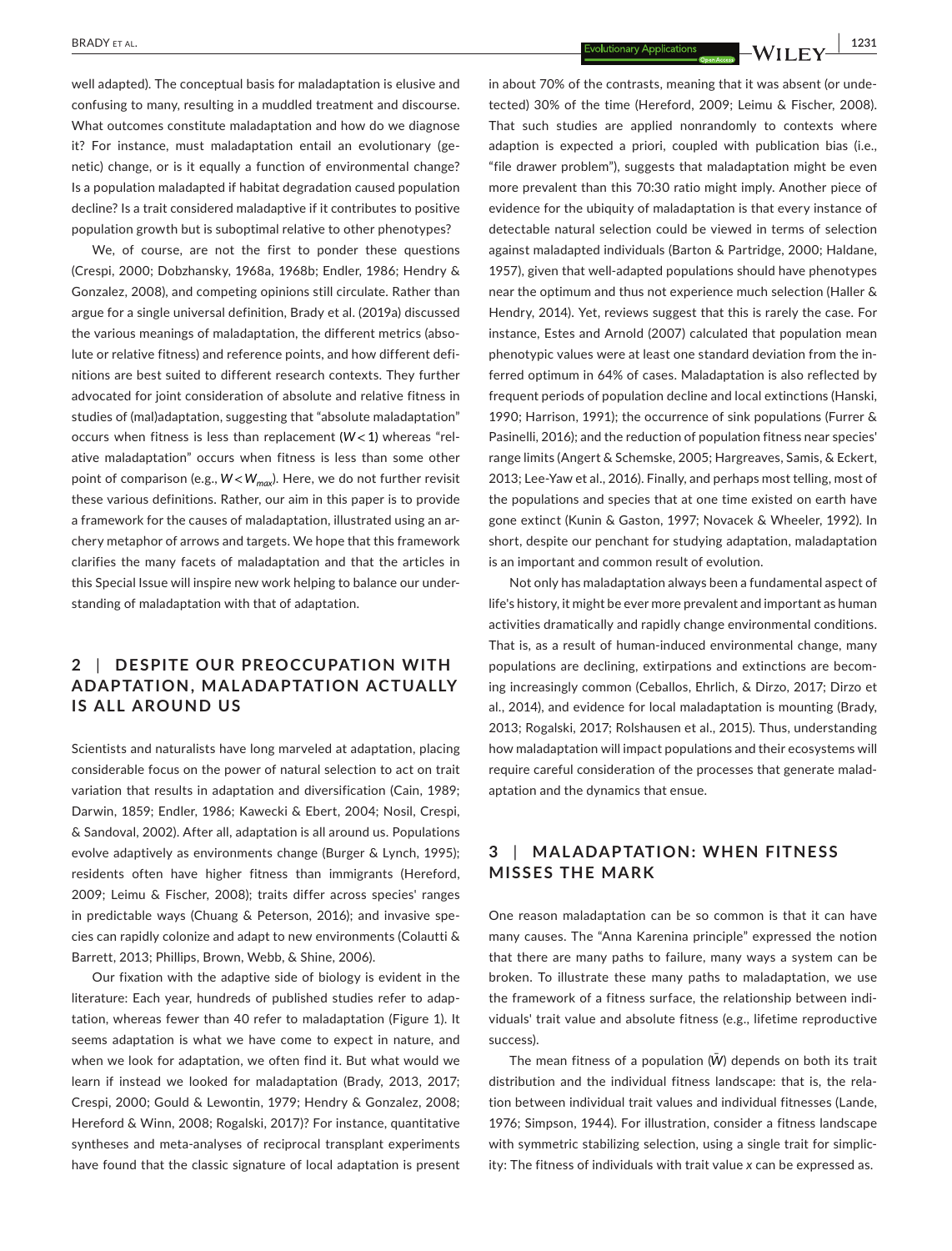where  $\theta$  is the optimal trait value and  $\omega$  is the strength of stabilizing selection (here, we assume there is a single optimum). Integrating across the trait distribution, population mean fitness is then ∞ ∫ *Wxp* (*x*) *dx*, where *p* (*x*) is the frequency of trait *x* in the population. −∞ This formulation assumes there is a single optimum so that selection would eventually eliminate all variation (e.g., the optimal trait variance is  $v = 0$ ). This assumption can be relaxed: For example, frequency‐dependent interactions (not captured in Equation 1) can lead to cases where population mean fitness is maximized for popu‐ lation trait variances greater than zero (e.g., there is an optimal trait variance  $v > 0$ ). Thus, for a population with a quantitative trait *x* ~  $N(\bar{x}, \sigma_x^2)$ , three distinct problems can cause maladaptation: (a) The trait mean (*x̄*) can be displaced from the optimal trait value (*𝜃*); thus,  $\bar{x} \neq \theta$ ; (b) the trait variance ( $\sigma_x^2$ ) can deviate from the optimal variance; thus,  $\sigma_x^2 \neq v$ ; or (c) the maximum achievable fitness can be low (e.g.,  $W_{max}$  < 1), even when  $\bar{x} = \theta$  and  $\sigma_x^2 = v$ . Note that in the formula for mean fitness, above, optimal variance is implicitly assumed to be zero (e.g., stabilizing selection should eventually erode all variation).

Each of these three problems can arise from one or more of three events: (a) a change in the trait distribution (observed mean or variance) due to genetic load (e.g., genetically based difference between the mean phenotype and the optimum phenotype) or maladaptive plasticity ( $\frac{d\bar{x}}{dt}$  or  $\frac{d\sigma_x^2}{dt}$ ), (b) a change in the fitness landscape (optimal mean or variance) due to an exogenous environmental change ( $\frac{d\theta}{dt}, \frac{d\textbf{v}}{dt}$ , or  $\frac{dW_{\text{max}}}{dt}$ ), or (c) an eco‐evolutionary or eco‐plasticity feedback in which the focal populations' abundance, evolution, or plasticity alters its fitness landscape; numerous possible feedback loops exist, for instance, when population dynamics alter the optimal trait value, in turn causing population mean trait value to evolve, in turn influencing popula‐ tion dynamics, and so on  $\left(\frac{d\theta}{dN} \to \frac{d\bar{x}}{d\theta} \to \frac{dN}{d\bar{x}} \to \dots\right)$ . Taking in combination these three causal events with the three sources of reduced fitness from above (i.e.,  $\bar{x} \neq \theta$ ;  $\sigma_x^2 \neq v$ ;  $W_{max}$  < 1), we identify nine distinct causes of maladaptation, which are nevertheless not mutually exclusive.

## **4** | **NINE C AUSES OF MAL ADAPTATION USING AN ARCHERY METAPHOR**

For an intuitive metaphor to convey the nine distinct scenarios of mal‐ adaptation, we depict the fitness landscape as an archery target, with rings representing topographic contour lines of the landscape. This metaphor necessarily implies two traits (*x*,*y*), but is analogous to the one-trait landscape described above. We use arrows to represent individuals with particular phenotypes (for clarity, only a representative subset of arrows is shown in each case; Figure 2). With this metaphor, we start by describing maladaptation arising from changes in popula‐ tion trait distributions (column 1 in Figure 2) and then move to malad‐ aptation arising from changes in the environment (column 2), and then to maladaptation arising from eco-evolutionary or eco-plasticity feedbacks (column 3). We further illustrate each of these nine causes with reference to a fitness landscape depicted as a heat map of individual fitness for each possible trait–environment combination (Figure 3).

## **4.1** | **Biased (but potentially precise) arrows**

A variety of evolutionary processes can drag a population's mean trait value away from the local optimum, thus missing the adaptive target (one-tailed blue arrow "A" in Figure 3). These processes include mutation (although typically having only a very small effect on trait means at any point in time, and more likely to increase than bias variance) (e.g., Kibota & Lynch, 1996); genetic drift (although per‐ haps severe only in small populations) (e.g., Newman & Pilson, 1997); gene flow from other populations (or other times, such as in the case of seed banks from prior generations) (Falahati‐Anbaran, Lundemo, & Stenøien, 2014; Garant, Forde, & Hendry, 2007; Paul, Sheth, & Angert, 2011); trade‐offs, whether functional (e.g., due to antagonis‐ tic pleiotropy) or not (e.g., genetic linkage); and plasticity (e.g., imper‐ fect cue sensing). As one example, populations of the walking stick insect *Timema cristinae* with higher rates of immigration experience higher degrees of maladaptation measured in terms of the frequency of a less-cryptic morph (Bolnick & Nosil, 2007). Shifts in mean trait value also can be caused by maladaptive plasticity generated by en‐ vironmental stressors or other novel environmental changes. Also, some traits can be maladaptive as a result of selection on correlated traits (Hutchings, 2005), and some traits can be maladaptive at cer‐ tain times, such as when optima shift through the life cycle (Schluter, Price, & Rowe, 1991), or in certain contexts, such as predator avoid‐ ance versus competition (Nuismer & Doebeli, 2004). Of course, gene flow, mutation, and plasticity are not all bad—because these pro‐ cesses also contribute genetic and phenotypic variation that could help a currently maladapted population climb toward a new adaptive peak (Garant et al., 2007). Continuing the metaphor, biased arrows can become accurate if the target shifts in the direction of the bias.

#### **4.2** | **Imprecise (but potentially unbiased) arrows**

When populations are subject to stabilizing selection, high phenotypic variance generates a "load" that reduces mean fitness (Burt, 1995; Hansen, Carter, & Pélabon, 2006). That is, even if a popula‐ tion's mean trait value is exactly optimal, most individuals will be some distance from that optimum. As a result, *W̄ <sup>&</sup>lt;Wmax*. This poten‐ tial excess trait variance (two‐tailed blue arrow "B" in Figure 3) can be due to maladaptive plasticity (e.g., developmental noise due to environmental stress) or genetic noise due to mutation, gene flow, recombination/segregation, and assortative mating. Over time, per‐ sistent stabilizing selection should reduce this maladaptive genetic variation, and its sources (e.g., reducing migration rates), but this process can be slow and ultimately unable to eliminate the processes generating genetic load. Also, following from the above, increases in variance can be beneficial in the longer term by providing the raw material for future adaptation: That is, imprecise arrows might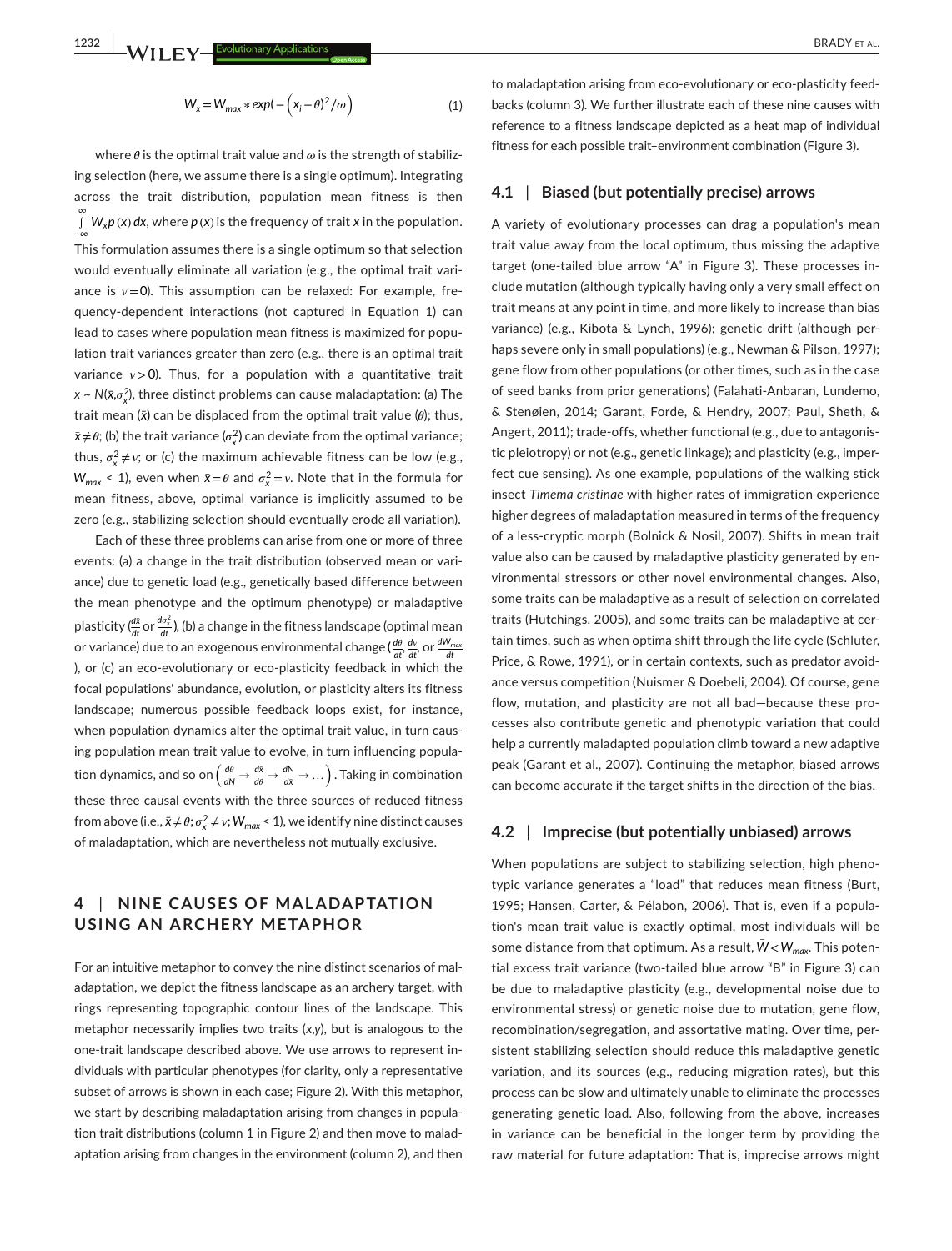FIGURE 2 Scenarios of maladaptation. Nine scenarios are illustrated using an archery metaphor of arrows and targets. In each scenario, arrows indicate representative individuals of the population while the target represents the fitness landscape. Rows indicate trait–fitness landscape scenarios that can generate maladaptation. Columns indicate various causes of the scenarios, involving either change in the focal population (left), change in the environment (middle), or eco‐evolutionary/eco‐plasticity feedbacks in which the focal population's evolution or dynamics alter the fitness landscape



be more likely to at least sometimes hit moving (or other existing) targets.

On the flip side, maladaptation could be caused by *too little* trait variance, which would instead be akin to overly precise arrows in the metaphor (not illustrated in Figure 2). In some contexts, for instance, increased trait variation can be beneficial, such as through frequency dependence or bet hedging across temporal variation (Meyers & Bull, 2002; Roulin, 2004; Simons, 2009). In such cases, mean fitness—or at least overall population size—would be higher if more individuals had nontypical phenotypes. Also, fine-scale environmental heterogeneity is ubiquitous, such as light flecks on a forest floor (Endler, 1993), north/south-facing exposures (Bennie, Hill, Baxter, & Huntley, 2006), or changing light and substrate with depth in a lake or ocean (Partensky, Blanchot, Lantoine, Neveux, & Marie, 1996; Stocker, 2012). Populations that span such heterogeneity (akin to multiple targets in range) might evolve plasticity, generalist phenotypes, or a diversity of individual specialists (Bolnick et al., 2002; Rueffler, Van Dooren, Leimar, & Abrams, 2006). These cases where increased trait variance would be beneficial often invoke high competition among in‐ dividuals with common phenotypes (Bolnick, 2001).

#### **4.3** | **Damaged arrows**

The above effects imply some noteworthy mismatch between actual and optimal trait means and variances. However, reduced fitness

can also be caused by overall organismal degradation independent of any particular phenotype. For example, weakly deleterious al‐ leles can accumulate in small populations where drift is strong and selection is relatively inefficient (e.g., mutation-selection-drift balance; one-tailed blue arrow "A" in Figure 3). A well-known example in asexual populations is "Mueller's ratchet"; yet, such mutational meltdown also can occur in sexual organisms. This process might be most likely in environments that increase rates of DNA damage or mutation, with clear examples being high‐altitude sites with excessive UV radiation, urban sites with pollution, and nuclear accident sites with ionizing radiation (Häder & Sinha, 2005; Møller & Mousseau, 2015; Yauk, Fox, McCarry, & Quinn, 2000). In such environments, residents with genomic damage can have lower fitness than individ‐ uals from other (less damaging) environments when evaluated in the resident environment. For *damaged arrows*, optimal traits (e.g., the ability to repair damaged DNA) might be unattainable, constituting a target shift (see *moving target* below) beyond the range of arrows.

The effects just described can occur without ongoing adapta‐ tion; yet, almost cruelly, they can also be a side effect of very strong ongoing adaptation if strong "hard" selection (Reznick, 2015) re‐ duces population sizes so much that drift or inbreeding depression becomes problematic (Falk, Parent, Agashe, & Bolnick, 2012; Wade, 1985). In such cases, the fitness gains owing to adaptation can be more than offset by coincidental fitness declines owing to the resulting population declines and bottlenecks (which can also impair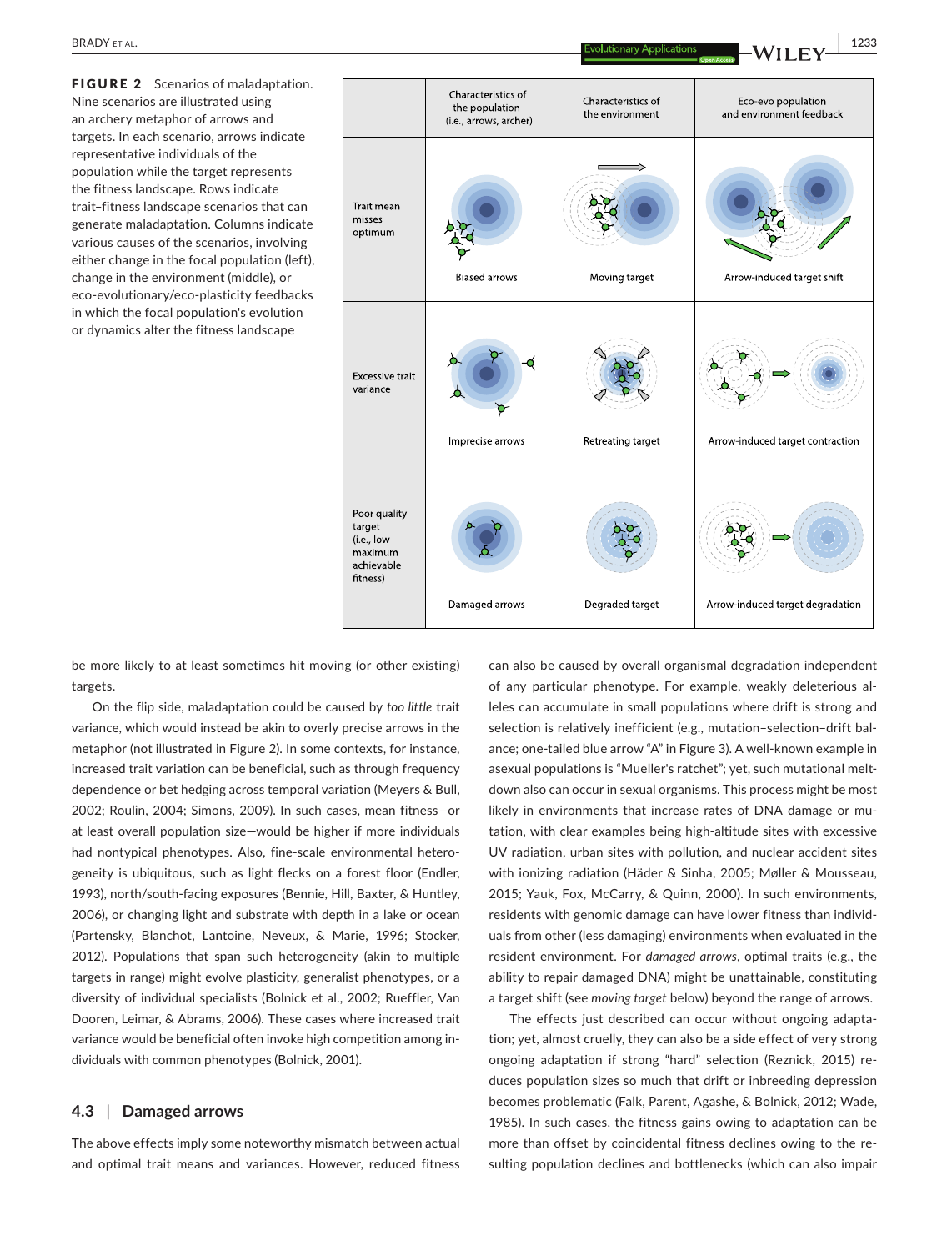

FIGURE 3 A conceptual fitness surface showing various ways for mean absolute fitness to decline. Fitness is indicated by heat map colors and is shown in relation to environmental condition (*x*‐axis) and phenotype value (*y*‐axis). Under conditions shown, there exists a range of phenotype and environment values that confer maximal fitness. Scenarios causing maladaptation are represented in terms of trait distribution change (blue arrows) and environmental change (black arrows). For trait distribution change, maladaptation can arise through (A, *biased arrows*) resulting from change in trait mean  $\frac{d\bar{x}}{dt}$ ) that reduces mean fitness or (B, *imprecise arrows*) increasing trait variation ( $\frac{d\bar{v}ar(x)}{dt}$ ) e.g., due to immigration, assortative mating, mutation, maladaptive plasticity), which increases variance in fitness and thereby reduces mean fitness). For environmental change, maladaptation can arise when (c, *moving target*) the environmental value changes (d*<sup>E</sup>* ), (D, *retreating target*) the fitness, For environmental change, maladaptation can arise when (c, moving target) the environmental value changes ( $\frac{dV_{\text{max}}}{dt}$ ), (D, retreating target),<br>the fitness peak narrows ( $\frac{dV_{\text{max}}}{dt}$ ), e.g., due to

future adaptation by reducing variation). Such effects do require ex‐ ceptionally strong selection to induce strong drift (Gillespie, 2010), and so are unlikely to be general.

### **4.4** | **Moving target**

The preceding three scenarios focused on mechanisms of organis‐ mal change resulting in suboptimal phenotypes or other forms of genetic load, all potentially independent of environmental change. The next three scenarios (starting here with "moving target") instead focus on environmental changes generating maladaptation, poten‐ tially independent of phenotypic or genetic change. Most obviously, the optimal phenotype can change with environmental conditions (black arrow "C" pointing to the right in Figure 3), which can increase the distance of the optimum phenotype from current phenotypes, which should decrease mean fitness. If adaptive genetic variation is sufficient, the population might rapidly adapt to the new optimum, in which case maladaptation will be transient (see Brady et al., 2019a). However, substantial lags in adaptation can arise if (a) the population lacks sufficient genetic variation in the appropriate trait dimensions (Hine, McGuigan, & Blows, 2014; Kirkpatrick, 2009); (b) the environmental change is too large and/or abrupt (Bell & Collins, 2008; Burger & Lynch, 1995; Chevin, Lande, & Mace, 2010); (c) the environment change is ongoing—whether directional or fluctuating

(Lively, Craddock, & Vrijenhoek, 1990); or (d) the demographic costs of adaptation dramatically reduce population size (Uecker, Otto, & Hermisson, 2014).

As a special case of the moving target, the environment might change in a duplicitous way, triggering a behavioral response that would have been adaptive in a past context but is maladaptive in the new (often human‐modified) context. Such "evolutionary traps" have been reported across a wide variety of contexts, from reflected light inducing insects to oviposit on inappropriate structures, such as glass windows, to seabirds ingesting floating plastics and other pieces of garbage that resemble typical food sources (Robertson, Rehage, & Sih, 2013).

### **4.5** | **Retreating target**

Environmental change can alter the intensity of stabilizing selec‐ tion (i.e., width of the adaptive peak) and, thereby, mean fitness in a population whose mean phenotype remains well adapted. For instance, a narrowing of the adaptive peak increases stabilizing se‐ lection (Figure 3 arrows "D" pointing toward the line of unity rep‐ resenting optimal phenotypes) and thereby increases genetic load for a given phenotypic distribution. The resulting mismatch between observed and optimal trait variances is thus an environment‐driven parallel to the above phenotype-driven "imprecise arrow" scenario.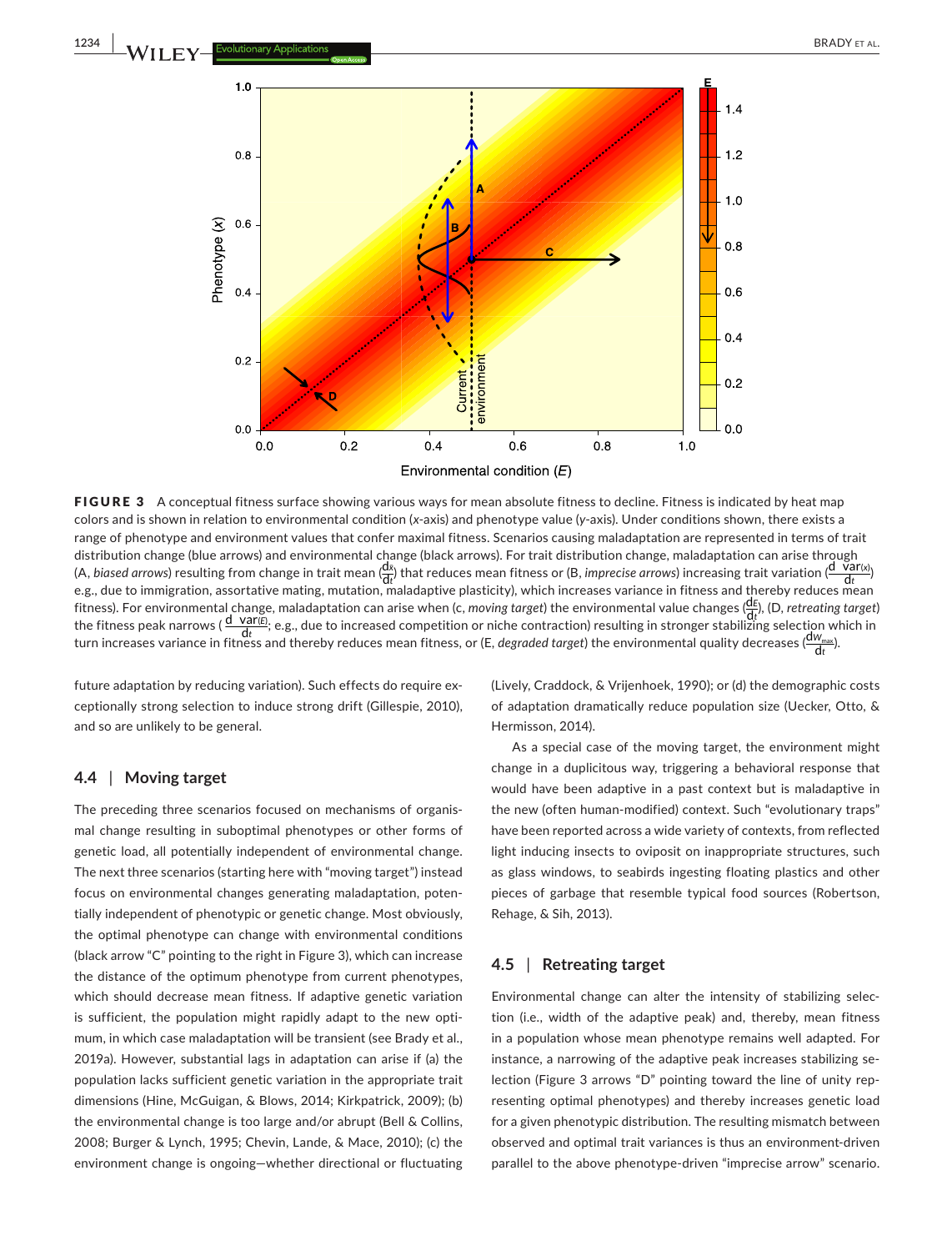As one example, a loss of environmental complexity, or an increase in "ecological simplification" (Peipoch, Brauns, Hauer, Weitere, & Valett, 2015), might reduce suitable niche space (Kohn & Leviten, 1976) and thereby transform a plateau of optimality into a steepened peak of optimality.

On the other hand, environmental change could broaden the range of trait values conferring high fitness or even generate addi‐ tional trait optima if, for instance, new food resources appear that provide alternative foraging opportunities for individuals with suitable trophic morphology (Martin & Wainwright, 2013). When several discrete optima exist simultaneously (not illustrated in Figure 3), populations might evolve a discrete polymorphism in which trait modes correspond to the alternative optima. Often, quantitative ge‐ netic inheritance in sexual organisms smooths the population's trait distribution, ensuring that maladaptive intermediate variants persist and stably occupy the fitness valleys between optima (Rosenzweig, 1978). In some cases, however, assortative mating can help to main‐ tain coadapted traits associated with polymorphisms (e.g., Lancaster, McAdam, Hipsley, & Sinervo, 2014).

### **4.6** | **Degraded target**

Environmental change can reduce population mean fitness even if the mean trait value and its variance remain optimal—an environ‐ ment-driven parallel to the above phenotype-driven "degraded arrows" scenario. Specifically, the height of the fitness peak can be‐ come lower (arrow "E" pointing downward on the legend to Figure 3) as a result of, for example, decreasing habitat quality or quantity, or resource availability (Pleasants & Oberhauser, 2013). In this sort of change, the optimal phenotypes can be thought of as having a lower maximal lifetime fitness or, in the case of density dependence, a lower maximal density or population size. Clear examples include declining bird populations in response to habitat modification (Fuller et al., 1995) and the effects of phosphorus/nitrogen limitation in aquatic ecosystems (Elser et al., 2007).

#### **4.7** | **Arrow‐induced target shift**

Each of the above two triplets of scenarios focused on externally driven phenotypic changes (1–3) or externally driven environmen‐ tal changes (4–6). The final triplet of scenarios invokes internally driven eco-evolutionary or eco-plasticity feedbacks between phenotypes and environments, each being dependent on the other. Most obviously, when two species coevolve antagonistically, each is part of the "environment" for the other, such that evolution in one of the species shifts the fitness landscape for the other. For instance, the evolution of parasite resistance in a host can favor better evasion of host immunity by the parasite (Dybdahl & Lively, 1998). This coevolution results in a new trait optimum for the host's immune traits, some distance from their current state. Fitness for each party in the interaction thus remains sub‐ optimal while each species' trait mean chases a continually moving optimum determined by the other species' moving trait mean. Similarly, the "environment" for a species includes its own den‐ sity, potentially leading to cycles of trait values and densities, as has been argued for side-blotched lizards specifically (Sinervo, Svensson, & Comendant, 2000) and intrasexual competition in general (Kokko & Rankin, 2006).

#### **4.8** | **Arrow‐induced target contraction**

Extending from the just-described interaction-driven changes in trait means and optima, changes in population size can affect the strength of stabilizing selection. For example, classic offspring size/number trade-offs can be weakened by the availability of additional food resources (Crossner, 1977; McAdam, Boutin, Dantzer, & Lane, 2019). Changes in per capita resource availability resulting from changes in population size could then alter stabilizing selection on clutch size. More specifically, if per capita resources were more limited for extreme phenotypes (fewer resources for their particu‐ lar phenotypes), competition could further decrease their fitness and thereby increase stabilizing selection around the local optima (Hendry, 2004). Such eco-evolutionary feedbacks involving trait variances and nonlinear selection are not as well known as those involving trait means and directional selection, but are logically possible.

## **4.9** | **Arrow‐induced target degradation**

When population density is too high (too many arrows), or individuals are too voracious (overly impactful arrows), the population might experience fitness declines owing to depleted resources, attraction or spread of local predators or pathogens, or excessive secreted waste or allelopathic products. As a result, the entire fitness land‐ scape might sink overall (density dependence, arrow "E" in the legend to Figure 3) or, more specifically, wherever the arrows are most numerous or largest (frequency/density dependence).

In the case of "too many" arrows, very high densities of individ‐ uals can degrade the environment in ways that reduce mean absolute fitness, resulting in population declines (Ricker, 1954; de Roos & Persson, 2013). Such density‐dependent absolute maladaptation could be transient, or generate population cycles, if the resulting population decline leads to improved environmental conditions and population recovery. Examples include host–pathogen systems (Hochachka & Dhondt, 2000) and species characterized by "boom– bust" cycles (Uthicke, Schaffelke, & Byrne, 2009). In the case of "overly impactful arrows," natural selection sometimes favors the evolution of increased per capita resource consumption, which can degrade the local environment without increased abundance. This increased per capita intake of resources can be favored by individ‐ ual-level selection even though it dramatically decreases population size (Anten & Vermeulen, 2016). This process, whereby natural selection leads to decreasing population sizes (Abrams, 2019), can potentially lead to population extinction—variously referred to as "Darwinian extinction" or "evolutionary suicide" (Gyllenberg, Parvinen, & Dieckmann, 2002; Rankin & López‐Sepulcre, 2005; Webb, 2003).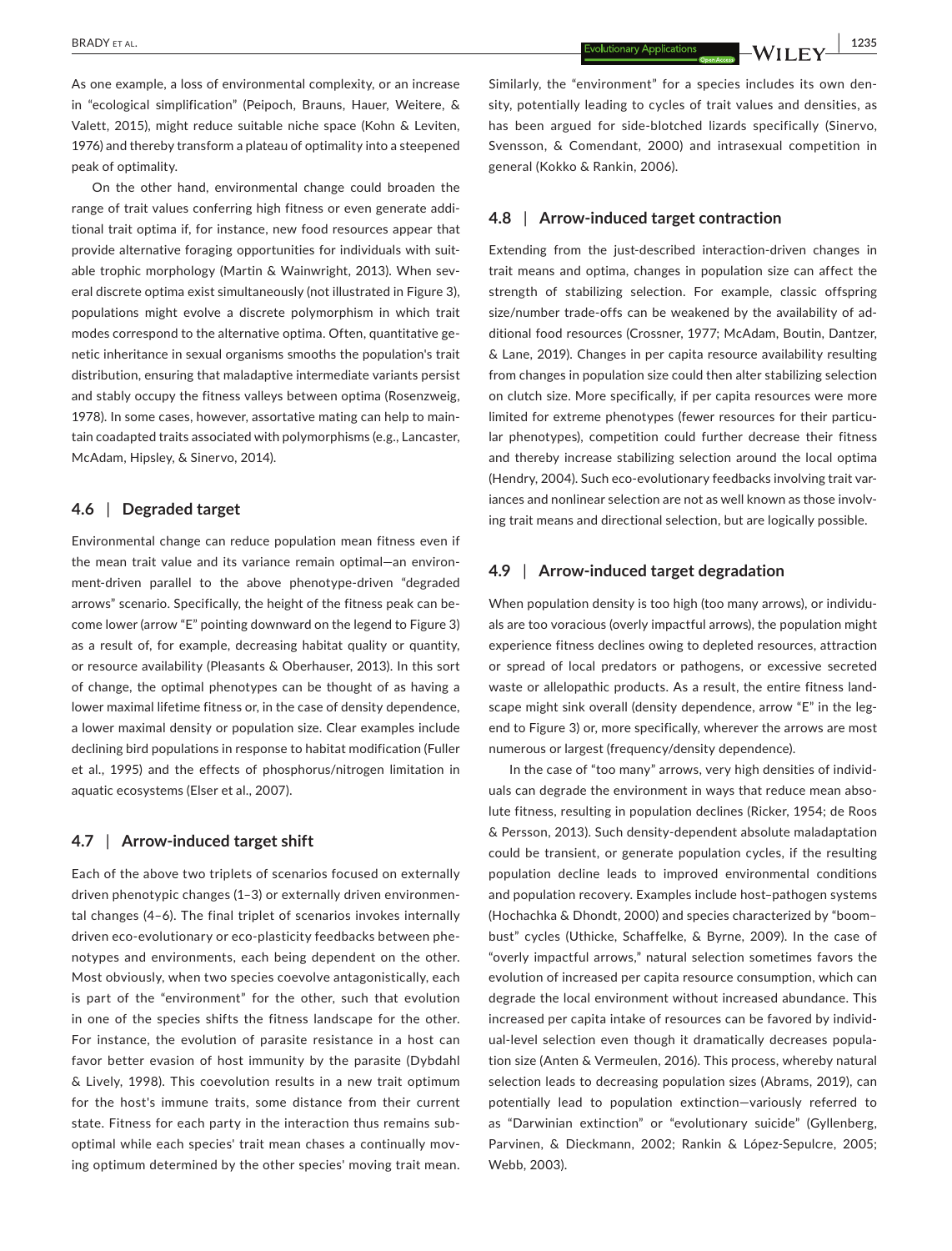**1236 |BRADY** ET AL. **EXPLOSITIONS BRADY ET AL. EXPLOSITION BRADY** ET AL.

A fitness peak might also sink (arrow "E" pointing downward on the legend to Figure 3) when population size is small rather than large, even if individuals within that population are optimally adapted to the fitness landscape. Such a depression in fitness can occur when individual fitness is positively density dependent (i.e., Allee effect), wherein individual fitness is dependent on interactions with other individuals (Courchamp, Clutton‐Brock, & Grenfell, 1999).

## **5** | **ARROWS AND TARGETS IN THIS SPECIAL ISSUE**

Here, we briefly describe the 19 papers in this Special Issue. The rele‐ vance of each paper to maladaptation and its corresponding archery scenario is summarized in Table 1. Tillotson, Barnett, Bhuthimethee, Koehler, and Quinn (2019) show that artificial selection created through fish hatchery practices can lead to maladaptation in natural settings (*biased arrows*), where wild and hatchery individuals coex‐ ist. Due to climate change (*moving target*), optimal spawning time is likely shifting later in the year (linked to hydrological and thermal conditions), contrasting hatchery practices (*biased arrows*) that favor earlier-spawning fish. Fraser et al. (2019) found that maladaptation in wild brook trout occurred after just one generation of captivity. Maladaptation was both sex-biased and more intense for populations with lower heterozygosity, providing important insights for conservation practices. Negrín Dastis, Milne, Guichard, and Derry (2019) used transplant experiments and theory to show that asym‐ metric selection together with immigration can contribute—via *bi‐ ased arrows*—to the persistence of maladaptation within a copepod metapopulation.

Walters and Berger (2019) developed theory related to a cli‐ mate change (*moving target*) and local adaptation, focusing on how the ubiquity of local adaptation influences a population's ability to track a *moving target* across a preexisting environmental gradient. They showed that spatial scale and dispersal both mediated mal‐ adaptation when populations were locally adapted across the gradient. Bridle, Kawata, and Butlin (2019) modeled maladaptive trait variance caused by gene flow. They showed that maladaptation is more intense when an environmental gradient between connected populations is steep. Interestingly, this *imprecise arrows* scenario pro‐ duced by dispersal and gene flow can arise through plasticity (e.g., if phenotypes are induced by natal environmental before dispersal). Thus, *imprecise arrow*s can occur even if genotypes are optimal for the receiving environment, reflecting excessive trait variance even in the absence of excessive genetic variance.

Derry et al. (2019) provide a conceptual framework for maladap‐ tation insights (especially related to *moving targets)* in conservation, noting how different management strategies can be viewed in terms of a gradient of desired outcomes, from adaptive states (low trait variation close to target) to adaptive processes (high trait variation to respond to *moving targets*). They also conducted a meta‐analy‐ sis to compare success (e.g., long-term fitness) across a variety of evolutionary‐minded conservation strategies such as genetic rescue

and hvbridization. Poirier, Coltman, Pelletier, Jorgenson, and Festa-Bianchet (2019) show the effectiveness of one of these strate‐ gies—genetic rescue via translocation—applied to a bighorn sheep population that had previously undergone a demographic bottle‐ neck (*damaged arrows*) but recovered following translocation efforts.

Gering, Incorvaia, Henriksen, Wright, and Getty (2019) reviewed literature on domestication and feralization in light of *all nine ar‐ chery scenarios*. They found that maladaptation is common, noting that population histories and local environmental variation medi‐ ate fitness and that domestication and feralization can impact wild population fitness and cause maladaptation. Loria, Cristescu, and Gonzalez (2019) also conducted a survey of the literature, this time on adaptation to environmental pollutants. They found that most studies in this context concerned various *moving targets* or *damaged arrows,* but assayed the phenotypes of individuals, making it difficult to scale up to population fitness. Demographic studies often found negative population growth persisting or even intensifying over time, suggesting persistent absolute maladaptation despite adaptive shifts in phenotypes.

Lasky (2019) developed theory around the dynamics of gene flow-induced maladaptation (caused by increased genetic variation) and environmental change in a community context. Rates of gene flow and differences in evolutionary pace between species mattered for maladaptation and also facilitated ecosystem stability (mediated by competitor release). Thus, initial maladaptation from *imprecise arrows* can lead to adaptation following a *moving target* scenario, and competition can influence these outcomes. Fitzpatrick and Reid (2019) demonstrated the context dependency of gene flow using an empirical assessment. For guppies, gene flow from mainstems to headwater streams increased genomic variation and improved toler‐ ance to experimentally‐induced stress (*moving target*), but only for a stress that was familiar to the source (mainstem) populations (thus, also *imprecise arrows*).

Svensson and Connallon (2019) developed much‐needed theory on applied aspects of frequency‐dependent selection, which can de‐ crease or increase population mean fitness. They asked when and to what extent frequency-dependent selection affects population persistence, particularly in the context of environmental change (*moving target*). In most cases, frequency‐dependent selection compromised a population's ability to evolve in response to environmental change.

Tseng, Bernhardt, and Chila (2019) used a transplant experi‐ ment in a two-species community context to evaluate the effects of warming on a consumer–resource system. They found evidence for an *arrow-induced target shift*: Evolution by the faster-evolving resource (algae) resulted in maladaptation for its consumer (*Daphnia*). Traits that were adaptive for algae in warmer conditions negatively affected *Daphnia*, which were slower to evolve. Martinossi‐Allibert et al. (2019) evolved seed beetles with different mating regimes to dissect the effects of sexual selection, fecundity selection, and male-female coevolution on individual and population mean fitness. Sexual selection on males increased female fitness across all environments (i.e., "good genes"). Sexual selection on males, with fecundity selection removed, increased male fitness in stressful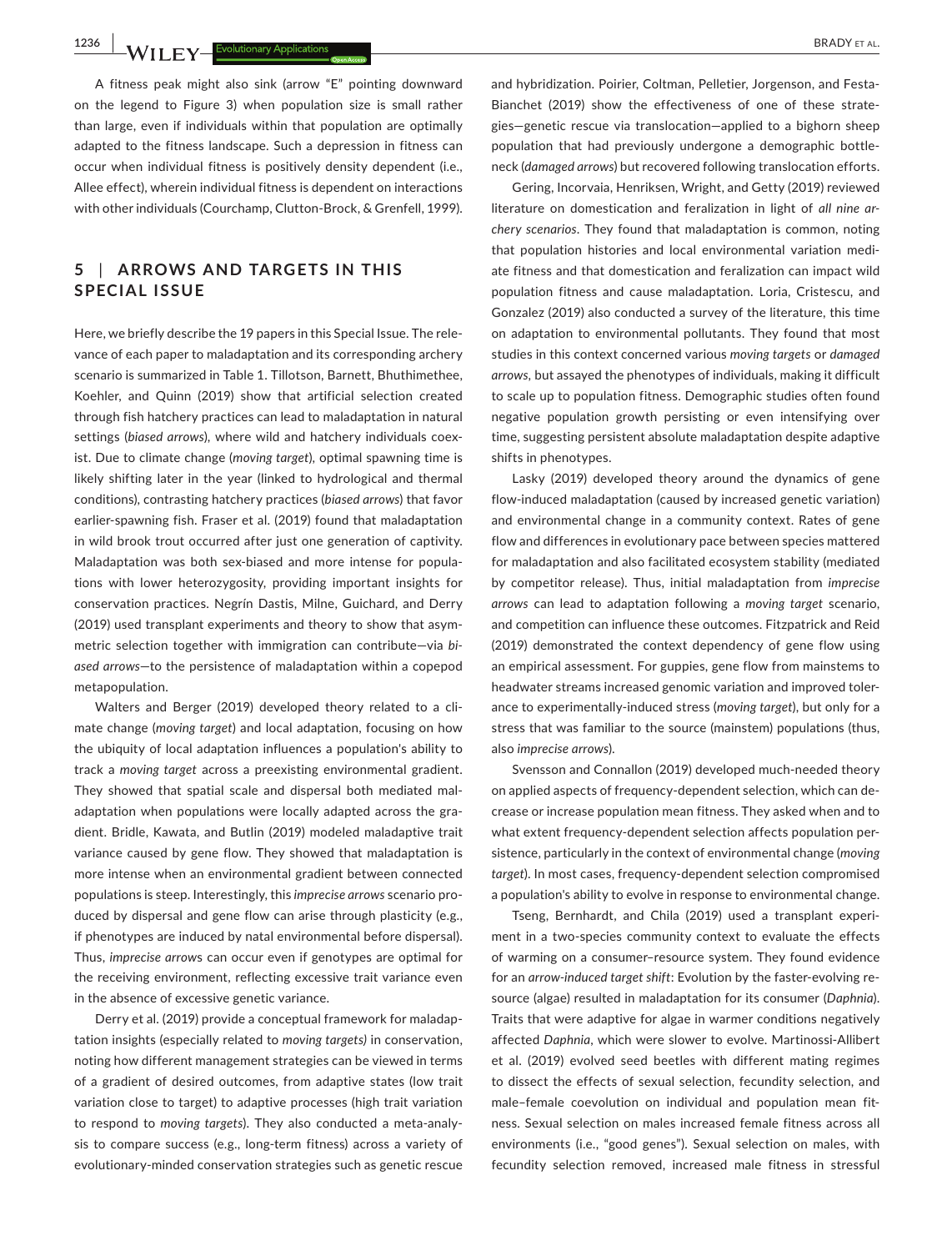## TABLE 1 Arrows and targets in this issue

| Author<br>(Research approach)                        | Approach and maladaptation insight                                                                                                                                                                                           | Archery scenario and rationale                                                                                                                                                                                                                                                                                                                                                        |
|------------------------------------------------------|------------------------------------------------------------------------------------------------------------------------------------------------------------------------------------------------------------------------------|---------------------------------------------------------------------------------------------------------------------------------------------------------------------------------------------------------------------------------------------------------------------------------------------------------------------------------------------------------------------------------------|
| Bridle et al.<br>(Modeling)                          | Adaptation was constrained at range limits when<br>environmental gradients were steep between<br>populations                                                                                                                 | Imprecise arrows; damaged arrows. Immigration across gradient<br>produces excessive trait variance, decreasing mean popula-<br>tion fitness and favoring drift rather than selection                                                                                                                                                                                                  |
| Brady et al.<br>(Empirical)                          | "Woodland" populations of frogs had low compo-<br>nents of fitness and performance compared to<br>"roadside" populations                                                                                                     | Moving target. Woodland populations might be maladapted to<br>infrequent but strong changes in environment (e.g., periodic<br>disease outbreak) that are less common/protected against in<br>roadside habitats                                                                                                                                                                        |
| De León et al.<br>(Empirical)                        | Human presence and food sources in Galapagos<br>eroded niche diversity that has driven adaptive<br>radiation, potentially undermining species future<br>coexistence                                                          | Target expansion (not described in Figure 2) potentially leading<br>to arrow-induced target contraction. Newly available food<br>resources (i.e., an expanding target) abundant to multiple spe-<br>cies might reduce niche differentiation, making coexistence<br>less likely for one or more species as the dominant species'<br>effect is to contract the target for other species |
| Derry et al.<br>(Synthesis; conceptual<br>framework) | Conservation targets differ along a gradient from<br>"adaptive state" to "adaptive process." Such targets<br>can yield maladaptation by accident or design                                                                   | Moving target and imprecise arrows. Environmental change can<br>move optimum beyond range of current population, espe-<br>cially for threatened populations. Adaptive state approaches<br>can result in moving target problems, while adaptive process<br>approaches can result in imprecise arrows                                                                                   |
| Fitzpatrick & Reid<br>(Empirical)                    | For guppies, gene flow from mainstem to headwater<br>streams can be a source of maladaptation but can<br>also benefit adaptation to changing conditions                                                                      | Moving target and imprecise arrows. Gene flow increases<br>genetic variation (imprecise arrows) but can help populations<br>evolve to stressors familiar to source populations; genetic<br>variation does not necessarily aid adaptation to stressors<br>unfamiliar to source and recipient populations                                                                               |
| Fraser et al.<br>(Empirical)                         | Captivity of wild brook trout can induce maladapta-<br>tion after one generation and can differ between<br>sexes                                                                                                             | Moving target and possibly retreating target. Captive conditions<br>differ from wild conditions (moving target) and require more<br>time for adaptive responses and/or support lower maximum<br>fitness (retreating target)                                                                                                                                                           |
| Geladi et al.<br>(Empirical)                         | Fish populations declined following river impound-<br>ment and predator introductions. Despite these<br>stressors, populations showed no clear evidence of<br>adaptive responses                                             | Moving target and/or biased arrows. An abrupt change in<br>environment might have shifted optima far from previous<br>position, constraining opportunity for adaptive responses,<br>particularly if the "arrows" were precisely distributed                                                                                                                                           |
| Gering et al.<br>(Review)                            | Maladaptation is common in artificially selected<br>organisms; domestication and feralization also<br>mediate fitness in wild populations via gene flow<br>and invasion dynamics                                             | All nine scenarios are evaluated in light of domestication and<br>feralization literature                                                                                                                                                                                                                                                                                             |
| Loria et al.<br>(Review)                             | Negative demographic effects of pollution intensify<br>across generations                                                                                                                                                    | Moving/retreating/degrading targets and damaged arrows.<br>Pollution shifts optima, and potentially shrinks and reduces<br>their quality size and quality. Pollution can also damage arrows<br>(e.g., DNA damage)                                                                                                                                                                     |
| Lasky<br>(Modeling)                                  | Genetic load can be transient and later beneficial;<br>competition mediates this outcome                                                                                                                                     | Imprecise arrows can become precise following an instance of<br>moving target                                                                                                                                                                                                                                                                                                         |
| Martinossi-Allibert<br>et al.<br>(Empirical)         | The interplay between sexual and fecundity<br>selection mediated (mal)adaptation to a stressful<br>environment. Individual male tolerance to stress<br>increased under sexual selection at the cost of<br>population decline | Moving target. Sexual and fecundity selection were manipu-<br>lated, forcing adaptation to multiple moving targets                                                                                                                                                                                                                                                                    |
| Negrín Dastis et al.<br>(Empirical; modeling)        | Asymmetric selection and dispersal maintained<br>maladaptation in a metapopulation of copepods<br>distributed across habitats that vary in pH                                                                                | Biased arrows. Asymmetric selection can bias local populations<br>toward a trait optimum displaced from the optima of nearby<br>habitats connected by dispersal                                                                                                                                                                                                                       |
| Poirier et al.<br>(Empirical)                        | Demographic bottleneck in bighorn sheep caused<br>inbreeding depression that was later reversed<br>through translocation efforts resulting in genetic<br>and demographic recovery                                            | Damaged arrows. Inbreeding depression caused 40% reduction<br>in female lamb overwinter survival                                                                                                                                                                                                                                                                                      |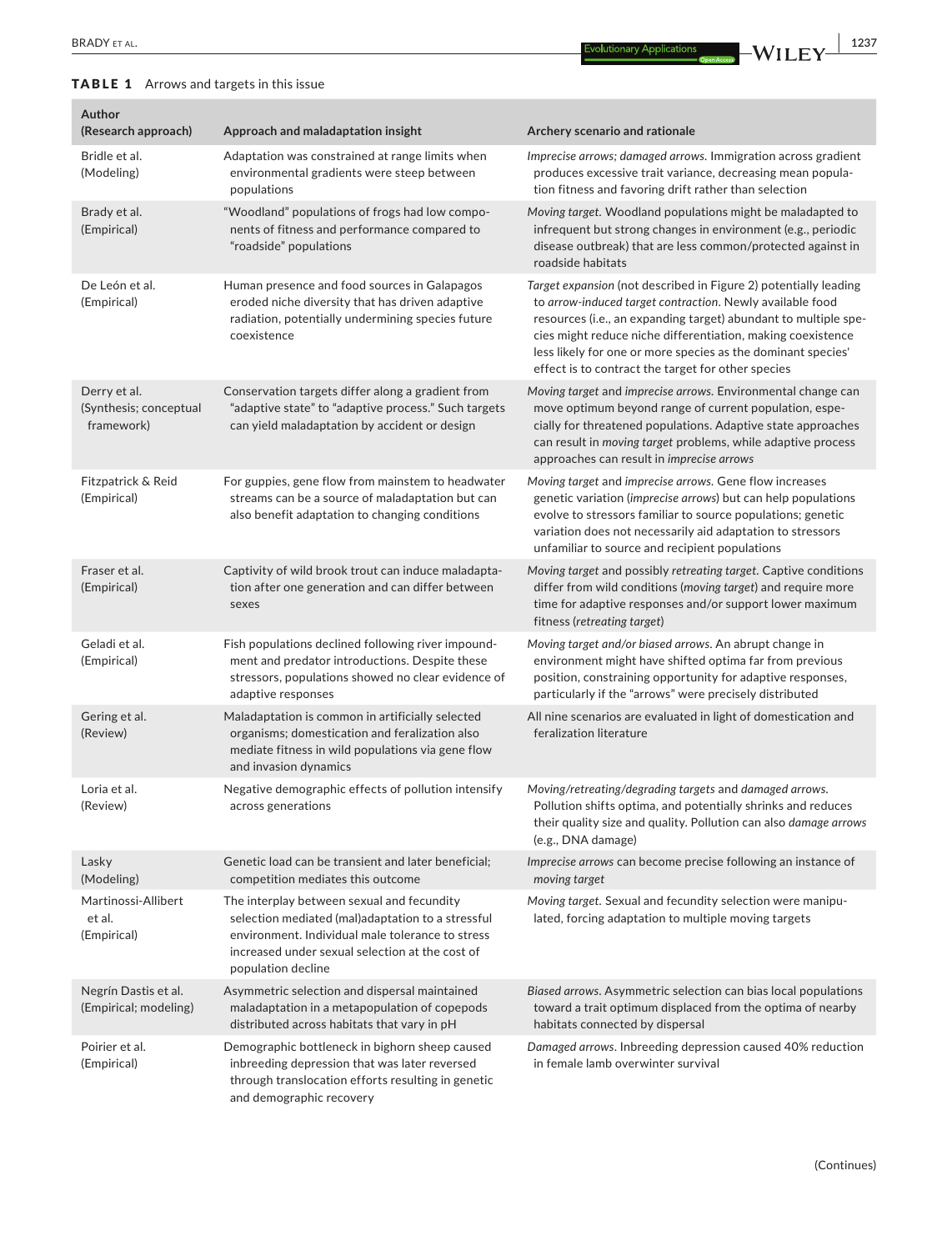| Author<br>(Research approach)                   | Approach and maladaptation insight                                                                                                                                                                                                                                                                                                                                                                                                                | Archery scenario and rationale                                                                                                                                                                                                                                                                                                                                                                                     |
|-------------------------------------------------|---------------------------------------------------------------------------------------------------------------------------------------------------------------------------------------------------------------------------------------------------------------------------------------------------------------------------------------------------------------------------------------------------------------------------------------------------|--------------------------------------------------------------------------------------------------------------------------------------------------------------------------------------------------------------------------------------------------------------------------------------------------------------------------------------------------------------------------------------------------------------------|
| Robertson & Horváth<br>(Empirical)              | Artificial light attracts insects to oviposit in poor<br>habitat ("evolutionary trap"). Broad-spectrum light<br>was the main driver of the trap, but light color can<br>mediate the strength of attraction                                                                                                                                                                                                                                        | Moving target. Evolutionary traps such as these represent a<br>special type of moving target, where the environment changes<br>in a duplicitous way                                                                                                                                                                                                                                                                |
| Singer & Paremsan<br>(Empirical)                | Butterflies colonized a novel host in patches cleared<br>by logging and prescribed burns. Butterfly fitness<br>increased-despite maladaptation to the novel<br>host-because clearing/fire disturbance dramati-<br>cally improved host suitability by extending its life<br>span. But local butterflies remained maladapted<br>to their novel host relative to imported butterflies<br>adapted to the same host in nearby, undisturbed<br>habitats | Moving target. Logging and fire added a novel target: use of<br>a novel host that immediately provided higher fitness than<br>the traditional host, the use of which remained as a target in<br>unlogged patches interdigitated with clearings. Biased arrows.<br>Gene flow out of logged patches increased maladaptive<br>acceptance of the novel host in unlogged patches, where it<br>reduced butterfly fitness |
| Svensson & Connallon<br>(Modeling)              | Frequency-dependent selection made adapting to<br>environmental change more difficult in most cases                                                                                                                                                                                                                                                                                                                                               | Moving target and arrow-induced target shift. Environmental<br>change was the moving target. Frequency-dependent selec-<br>tion shifted the target as the frequency of a phenotype<br>affected its fitness                                                                                                                                                                                                         |
| Tillotson et al.<br>(Empirical and<br>modeling) | Hatchery practices selected for earlier reproduction,<br>countering presumed direction of selection from<br>climate change                                                                                                                                                                                                                                                                                                                        | Biased arrows and moving target. Hatchery selection biased the<br>population toward an artificially created optimum. Climate<br>change is expected to create a moving target that runs coun-<br>ter to the direction optimized by hatchery practices                                                                                                                                                               |
| Tseng et al.<br>(Empirical)                     | Resource evolved faster than consumer to warming<br>conditions, rendering consumer maladapted                                                                                                                                                                                                                                                                                                                                                     | Arrow-induced target shift. Evolution of algae to warming<br>shifted its Daphnia consumer's target because evolved algal<br>traits made exploitation by Daphnia less effective                                                                                                                                                                                                                                     |
| Walters & Berger<br>(Empirical)                 | Dispersal and spatial scale mediated maladaptation/<br>time to extinction when environments changed                                                                                                                                                                                                                                                                                                                                               | Moving target. Maladaptation was induced through environ-<br>mental change                                                                                                                                                                                                                                                                                                                                         |

*Note:* Contributed articles to this Special Issue are summarized in terms of their relation to the nine scenarios of maladaptation described in this paper. Assignments are not mutually exclusive, and some studies could be described in terms of other archery scenarios.

environments (but at a cost to female fecundity). These results illustrate how demography in novel environments (*moving target*) can re‐ flect the sex-specific and sometimes conflicting influences of sexual and fecundity selection.

De León et al. (2019) found higher diversity of Darwin's finches in urban areas. Finch diet in those areas was biased toward human food items. The authors suggest that this new, prevalent food re‐ source associated with humans increased niche breadth (what might be called a *target expansion*), potentially merging the diversity of narrower niches (*arrow‐induced target contraction*) that generate and maintain diversification, thereby raising concern for the persistence of this classic example of adaptive radiation. Geladi et al. (2019) used a 100‐year time series from collections to study morphology of fishes affected by the construction of the Panama Canal, which changed a river into an impounded lake and spurred novel preda‐ tor introductions (*moving target*). These changes caused local fishes to decline, yet produced little morphological change. Thus, despite apparently strong selective forces and absolute fitness decline, morphological traits did not seem to evolve.

Singer and Parmesan (2019) described a long‐term study of butterflies that colonized a novel host in logged and burned for‐ est patches. There, the butterflies remained adapted to their traditional host and maladapted to the novel host in six sepa‐ rate host-adaptive traits, including alighting bias, geotaxis, clutch

size, and offspring performance. Despite these maladaptations caused by a *moving target*, insect fitness increased on the poorly defended, novel host compared to the traditional host that was still used in adjacent unlogged patches. This increase in fitness occurred because of dramatic changes in host suitability mediated by logging and fire. Populations using the novel host boomed for 20 years. Biased dispersal out of the logged patches ("matching habitat choice") reduced fitness of the dispersing in‐ dividuals and drove maladaptive evolution of host preference in undisturbed patches (*biased arrows*) where butterflies still used their traditional host.

Brady et al. (2019b) found that previously described patterns of maladaptation in roadside frogs appeared to be reversed in a more northerly metapopulation. There, roadside populations outper‐ formed woodland populations, suggesting that maladaptation pat‐ terns are complex across space and time and that human‐modified environments (*moving target*) can at times support positive outcomes for local species. In another empirical study of *moving target* mal‐ adaptation, Robertson and Horváth (2019) took a closer look at an evolutionary trap caused by artificial light, which attracts insects to oviposit in poor habitat. While light color had some influence on attractiveness (blue and red lights were least attractive), the main source of this evolutionary trap was broad‐spectrum, unpolarized light.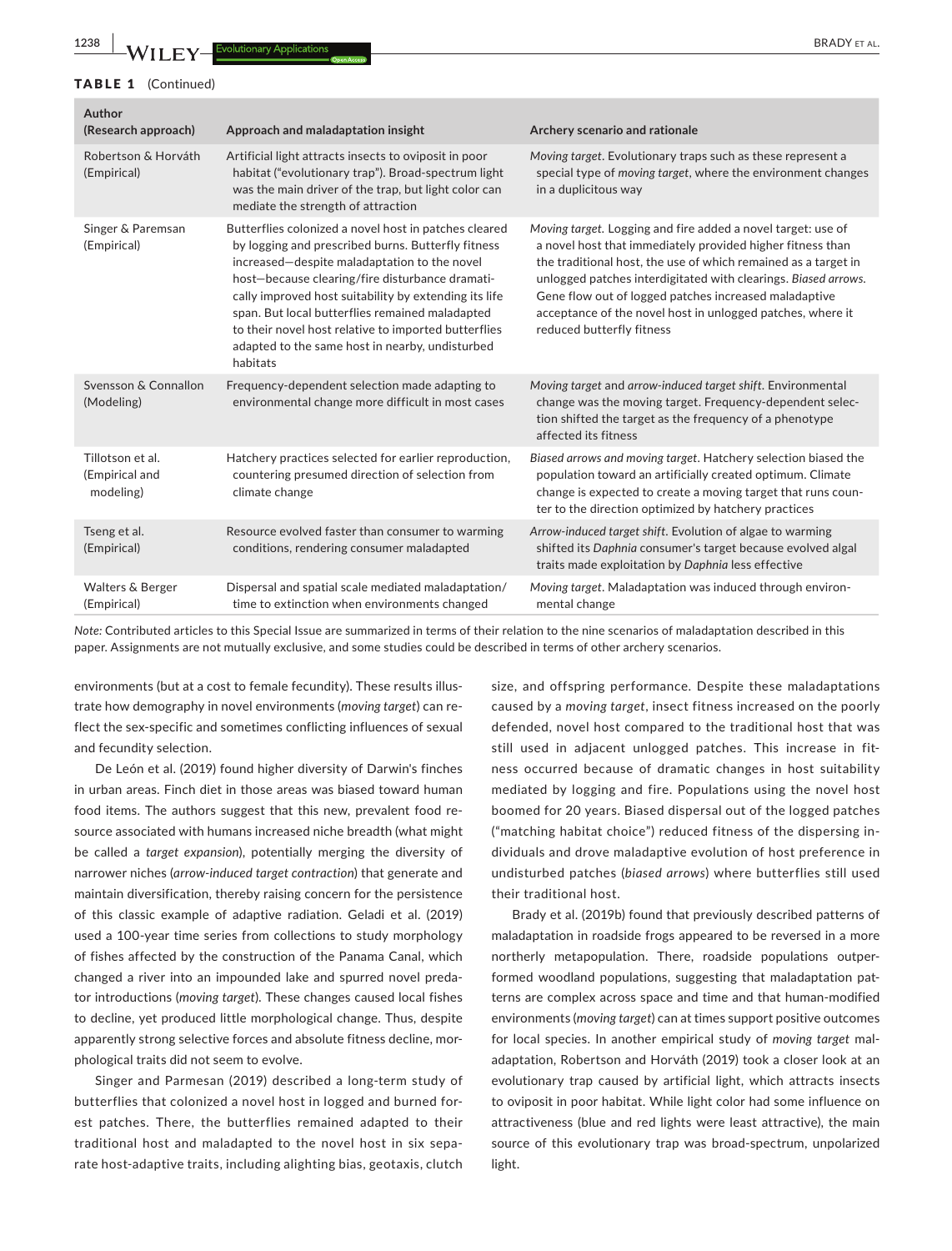**BRADY** ET AL. **1239** 

## **6** | **CONCLUSION**

Although we have a penchant for studying adaptation, maladapta‐ tion is common in the natural world. We suggest that increased focus on maladaptation will improve understanding in applied evolution where studies are often concerned with reduced fitness, whether as an outcome to be avoided (e.g., when conserving threatened populations) or achieved (e.g., when managing pests or combatting disease). For instance, applied questions guided by maladaptation perspectives might help us better understand the limits of natural selection and the influence of the forces counteracting it. As malad‐ aptation-focused approaches grow, so too should our capacity for general insights into the prevalence and degree of the various causes of maladaptation. For instance, what environmental and population characteristics are likely to conduce maladaptation versus adapta‐ tion, and to what extent? Are some scenarios of maladaptation more common than others? And if so, are they more severe? The distribution of studies within this Special Issue nominally suggests that moving target scenarios are among the most prevalent (or at least the most studied), followed next by imprecise and then biased arrows. What does this distribution say about the other scenarios —are they understudied or merely uncommon?

Much remains to be discovered about the distribution and dy‐ namics of maladaptation, particularly in applied contexts, where a focus on maladaptation is perhaps most essential. We hope this collection of studies, together with the conceptual framework pre‐ sented here, will spur future work to develop this understanding of applied evolution, balancing our knowledge of maladaptation with that of adaptation.

#### **ACKNOWLEDGEMENTS**

This paper and the idea for this Special Feature are the product of a working group on maladaptation funded by the Canadian Institute of Ecology and Evolution and by the Quebec Centre for Biodiversity Science. We thank the Gault Nature Reserve for providing an ideal setting for productive working group meetings.

#### **CONFLICT OF INTEREST**

None declared.

#### **REFERENCES**

- Abrams, P. A. (2019). How does the evolution of universal ecological traits affect population size? Lessons from simple models. *The American Naturalist*, *193*(6), 814–829. <https://doi.org/10.1086/703155>
- Angert, A., & Schemske, D. (2005). The evolution of species' distribu‐ tions: Reciprocal transplants across the elevation ranges of *Mimulus cardinalis* and *M. lewisii*. *Evolution*, *59*(8), 1671–1684. [https://doi.](https://doi.org/10.1111/j.0014-3820.2005.tb01817.x) [org/10.1111/j.0014-3820.2005.tb01817.x](https://doi.org/10.1111/j.0014-3820.2005.tb01817.x)
- Anten, N. P., & Vermeulen, P. J. (2016). Tragedies and crops: Understanding natural selection to improve cropping systems. *Trends in Ecology & Evolution*, *31*(6), 429–439. [https://doi.org/10.1016/j.](https://doi.org/10.1016/j.tree.2016.02.010) [tree.2016.02.010](https://doi.org/10.1016/j.tree.2016.02.010)
- Barton, N., & Partridge, L. (2000). Limits to natural selection. *BioEssays*, *22*(12), 1075–1084. [https://doi.org/10.1002/1521-1878\(20001](https://doi.org/10.1002/1521-1878(200012)22:12%3C1075:AID-BIES5%3E3.0.CO;2-M) [2\)22:12<1075:AID-BIES5>3.0.CO;2-M](https://doi.org/10.1002/1521-1878(200012)22:12%3C1075:AID-BIES5%3E3.0.CO;2-M)
- Bell, G., & Collins, S. (2008). Adaptation, extinction and global change. *Evolutionary Applications*, *1*(1), 3–16. [https://doi.org/10.1111/](https://doi.org/10.1111/j.1752-4571.2007.00011.x) [j.1752-4571.2007.00011.x](https://doi.org/10.1111/j.1752-4571.2007.00011.x)
- Bennie, J., Hill, M. O., Baxter, R., & Huntley, B. (2006). Influence of slope and aspect on long‐term vegetation change in British chalk grasslands. *Journal of Ecology*, *94*(2), 355–368. [https://doi.](https://doi.org/10.1111/j.1365-2745.2006.01104.x) [org/10.1111/j.1365-2745.2006.01104.x](https://doi.org/10.1111/j.1365-2745.2006.01104.x)
- Bolnick, D. I. (2001). Intraspecific competition favours niche width ex‐ pansion in *Drosophila melanogaster*. *Nature*, *410*(6827), 463. [https://](https://doi.org/10.1038/35068555) [doi.org/10.1038/35068555](https://doi.org/10.1038/35068555)
- Bolnick, D. I., & Nosil, P. (2007). Natural selection in populations sub‐ ject to a migration load. *Evolution*, *61*(9), 2229–2243. [https://doi.](https://doi.org/10.1111/j.1558-5646.2007.00179.x) [org/10.1111/j.1558-5646.2007.00179.x](https://doi.org/10.1111/j.1558-5646.2007.00179.x)
- Bolnick, D. I., Svanbäck, R., Fordyce, J. A., Yang, L. H., Davis, J. M., Hulsey, C. D., & Forister, M. L. (2002). The ecology of individuals: Incidence and implications of individual specialization. *The American Naturalist*, *161*(1), 1–28.<https://doi.org/10.1086/343878>
- Brady, S. P. (2013). Microgeographic maladaptive performance and deme depression in a fragmented landscape. *PeerJ*, *1*, e163. [https://doi.](https://doi.org/10.7717/peerj.163) [org/10.7717/peerj.163](https://doi.org/10.7717/peerj.163)
- Brady, S. P. (2017). Environmental exposure does not explain putative maladaptation in road‐adjacent populations. *Oecologia*, *184*(4), 931– 942. <https://doi.org/10.1007/s00442-017-3912-6>
- Brady, S. P., Bolnick, D. I., Barrett, R. D. H., Chapman, L. J., Crispo, E., Derry, A. M., … Hendry, A. P. (2019a). Understanding maladaptation by uniting ecological and evolutionary perspectives. *The American Naturalist*, <https://doi.org/10.1086/705020>
- Brady, S. P., Zamora‐Camacho, F. J., Eriksson, F. A. A., Goedert, D., Comas, M., & Calsbeek, R. (2019b). Fitter frogs from polluted ponds: The complex impacts of human‐altered environments. *Evolutionary Applications*, *12*(7), 1360–1370.<https://doi.org/10.1111/eva.12751>
- Bridle, J. R., Kawata, M., & Butlin, R. K. (2019). Local adaptation stops where ecological gradients steepen or are interrupted. *Evolutionary Applications*, *12*(7), 1449–1462. <https://doi.org/10.1111/eva.12789>
- Burger, R., & Lynch, M. (1995). Evolution and extinction in a changing environment: A quantitative‐genetic analysis. *Evolution*, *49*, 151–163. <https://doi.org/10.1111/j.1558-5646.1995.tb05967.x>
- Burt, A. (1995). Perspective: The evolution of fitness. *Evolution*, *49*(1), 1–8.<https://doi.org/10.2307/2410288>
- Cain, A. J. (1989). The perfection of animals. *Biological Journal of the Linnean Society*, *36*(1–2), 3–29. [https://doi.org/10.1111/j.1095-8312.1989.](https://doi.org/10.1111/j.1095-8312.1989.tb00479.x) [tb00479.x](https://doi.org/10.1111/j.1095-8312.1989.tb00479.x)
- Ceballos, G., Ehrlich, P. R., & Dirzo, R. (2017). Biological annihilation via the ongoing sixth mass extinction signaled by vertebrate pop‐ ulation losses and declines. *Proceedings of the National Academy of Sciences*, *114*(30), E6089–E6096. [https://doi.org/10.1073/pnas.](https://doi.org/10.1073/pnas.1704949114) [1704949114](https://doi.org/10.1073/pnas.1704949114)
- Chevin, L.‐M., Lande, R., & Mace, G. M. (2010). Adaptation, plasticity, and extinction in a changing environment: Towards a predictive the‐ ory. *PLoS Biology*, *8*(4), e1000357. [https://doi.org/10.1371/journal.](https://doi.org/10.1371/journal.pbio.1000357) [pbio.1000357](https://doi.org/10.1371/journal.pbio.1000357)
- Chuang, A., & Peterson, C. R. (2016). Expanding population edges: Theories, traits, and trade‐offs. *Global Change Biology*, *22*(2), 494– 512.<https://doi.org/10.1111/gcb.13107>
- Colautti, R. I., & Barrett, S. C. (2013). Rapid adaptation to climate fa‐ cilitates range expansion of an invasive plant. *Science*, *342*(6156), 364–366.
- Courchamp, F., Clutton‐Brock, T., & Grenfell, B. (1999). Inverse den‐ sity dependence and the Allee effect. *Trends in Ecology & Evolution*, *14*(10), 405–410. [https://doi.org/10.1016/S0169-5347\(99\)01683-3](https://doi.org/10.1016/S0169-5347(99)01683-3)
- Crespi, B. J. (2000). The evolution of maladaptation. *Heredity*, *84*(6), 623– 629.<https://doi.org/10.1046/j.1365-2540.2000.00746.x>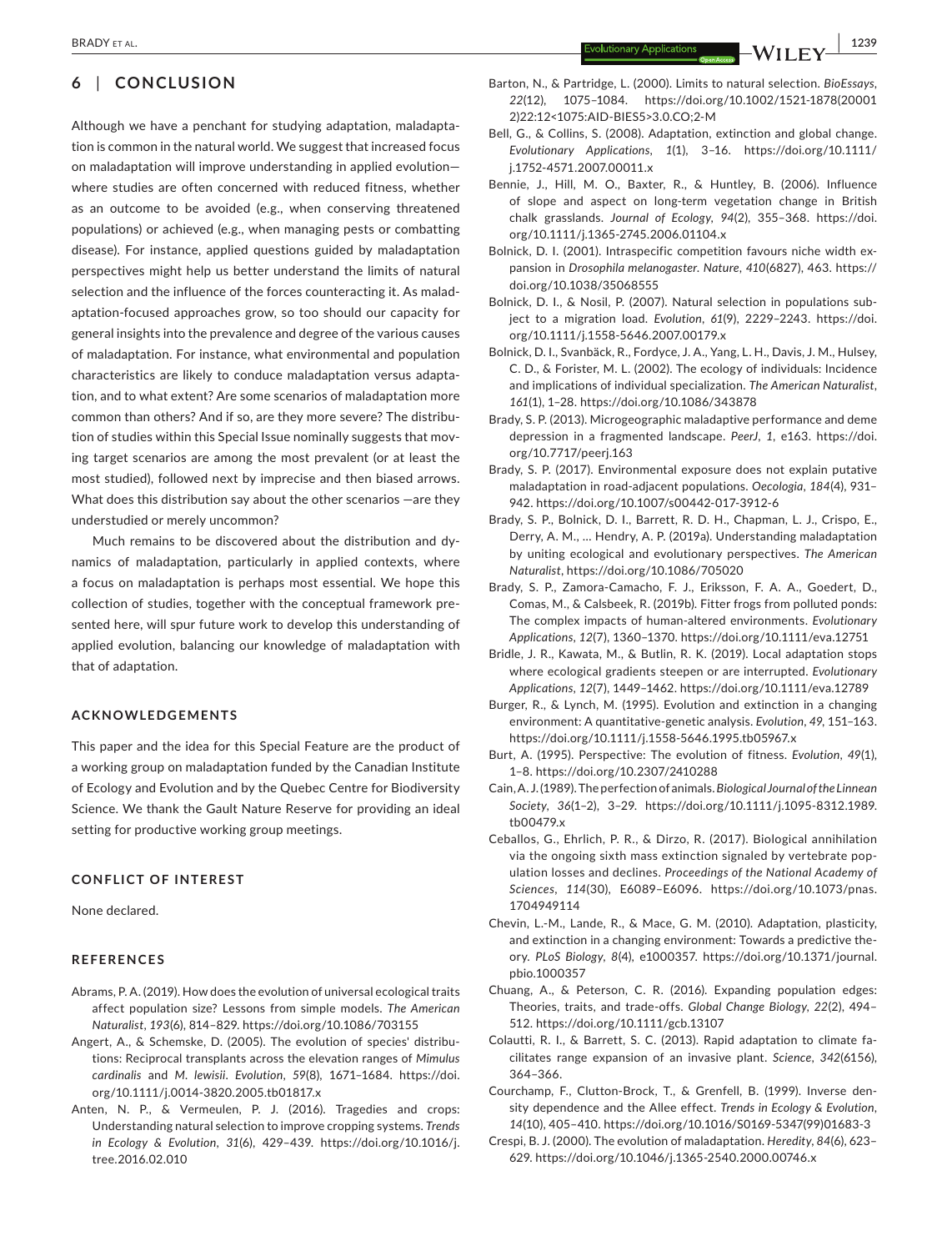**1240 |**  BRADY et al.

Crossner, K. A. (1977). Natural selection and clutch size in the European starling. *Ecology*, *58*(4), 885–892. <https://doi.org/10.2307/1936224>

Darwin, C. (1859). *On the origin of species*. London, UK: John Murray.

- De León, L. F., Sharpe, D. M. T., Gotanda, K. M., Raeymaekers, J. A. M., Chaves, J. A., Hendry, A. P., & Podos, J. (2019). Urbanization erodes niche segregation in Darwin's finches. *Evolutionary Applications*, *12*(7), 1329–1343.<https://doi.org/10.1111/eva.12721>
- de Roos, A. M., & Persson, L. (2013). *Population and community ecology of ontogenetic development*. Princeton, NJ: Princeton University Press.
- Derry, A. M., Fraser, D. J., Brady, S. P., Astorg, L., Lawrence, E. R., Martin, G. K., … Crispo, E. (2019). Conservation through the lens of (mal) adaptation: Concepts and meta‐analysis. *Evolutionary Applications*, *12*(7), 1287–1304. <https://doi.org/10.1111/eva.12791>
- Dirzo, R., Young, H. S., Galetti, M., Ceballos, G., Isaac, N. J. B., & Collen, B. (2014). Defaunation in the anthropocene. *Science*, *345*(6195), 401– 406. <https://doi.org/10.1126/science.1251817>
- Dobzhansky, T. (1968a). Adaptedness and fitness. In R. C. Lewontin (Ed.), *Population biology and evolution* (pp. 109–121). Syracuse, NY: Syracuse University Press.
- Dobzhansky, T. (1968b). On some fundamental concepts of Darwinian biology. In T. Dobzhansky, M. K. Hecht, & W. C. Steere (Eds.), *Evolutionary biology* (pp. 1–34). Boston, MA: Springer.
- Dybdahl, M. F., & Lively, C. M. (1998). Host-parasite coevolution: Evidence for rare advantage and time‐lagged selection in a natural population. *Evolution*, *52*(4), 1057–1066. [https://doi.org/10.1111/](https://doi.org/10.1111/j.1558-5646.1998.tb01833.x) [j.1558-5646.1998.tb01833.x](https://doi.org/10.1111/j.1558-5646.1998.tb01833.x)
- Elser, J. J., Bracken, M. E. S., Cleland, E. E., Gruner, D. S., Harpole, W. S., Hillebrand, H., … Smith, J. E. (2007). Global analysis of nitrogen and phosphorus limitation of primary producers in freshwater, ma‐ rine and terrestrial ecosystems. *Ecology Letters*, *10*(12), 1135–1142. <https://doi.org/10.1111/j.1461-0248.2007.01113.x>
- Endler, J. A. (1986). *Natural selection in the wild*. Princeton, NJ: Princeton University Press.
- Endler, J. A. (1993). The color of light in forests and its implications. *Ecological Monographs*, *63*(1), 2–27.<https://doi.org/10.2307/2937121>
- Estes, S., & Arnold, S. J., (2007). Resolving the paradox of stasis: Models with stabilizing selection explain evolutionary divergence on all timescales. *The American Naturalist*, *169*(2), 227–244.
- Falahati‐Anbaran, M., Lundemo, S., & Stenøien, H. K. (2014). Seed dis‐ persal in time can counteract the effect of gene flow between natural populations of Arabidopsis thaliana. *New Phytologist*, *202*(3), 1043–1054.
- Falk, J. J., Parent, C. E., Agashe, D., & Bolnick, D. I. (2012). Drift and selec‐ tion entwined: Asymmetric reproductive isolation in an experimental niche shift. *Evolutionary Ecology Research*, *14*(4), 403–423.
- Fitzpatrick, S. W., & Reid, B. N. (2019). Does gene flow aggravate or al‐ leviate maladaptation to environmental stress in small populations? *Evolutionary Applications*, *12*(7), 1402–1416. [https://doi.org/10.1111/](https://doi.org/10.1111/eva.12768) [eva.12768](https://doi.org/10.1111/eva.12768)
- Fraser, D. J., Walker, L., Yates, M. C., Marin, K., Wood, J. L. A., Bernos, T. A., & Zastavniouk, C. (2019). Population correlates of rapid captive‐ induced maladaptation in a wild fish. *Evolutionary Applications*, *12*(7), 1305–1317.<https://doi.org/10.1111/eva.12649>
- Fuller, R. J., Gregory, R. D., Gibbons, D. W., Marchant, J. H., Wilson, J. D., Baillie, S. R., & Carter, N. (1995). Population declines and range contractions among lowland farmland birds in Britain. *Conservation Biology*, *9*(6), 1425–1441. [https://doi.org/10.1046/j.1523-1739.](https://doi.org/10.1046/j.1523-1739.1995.09061425.x) [1995.09061425.x](https://doi.org/10.1046/j.1523-1739.1995.09061425.x)
- Furrer, R. D., & Pasinelli, G. (2016). Empirical evidence for source–sink populations: A review on occurrence, assessments and implications. *Biological Reviews*, *91*(3), 782–795. <https://doi.org/10.1111/brv.12195>
- Garant, D., Forde, S. E., & Hendry, A. P. (2007). The multifarious ef‐ fects of dispersal and gene flow on contemporary adaptation. *Functional Ecology*, *21*(3), 434–443. [https://doi.org/10.1111/](https://doi.org/10.1111/j.1365-2435.2006.01228.x) [j.1365-2435.2006.01228.x](https://doi.org/10.1111/j.1365-2435.2006.01228.x)
- Geladi, I., De León, L. F., Torchin, M. E., Hendry, A. P., González, R., & Sharpe, D. M. T. (2019). 100-year time series reveal little morphological change following impoundment and predator invasion in two Neotropical characids. *Evolutionary Applications*, *12*(7), 1385–1401. <https://doi.org/10.1111/eva.12763>
- Gering, E., Incorvaia, D., Henriksen, R., Wright, D., & Getty, T. (2019). Maladaptation in feral and domesticated animals. *Evolutionary Applications*, *12* (7), 1274–1286.<https://doi.org/10.1111/eva.12784>
- Gillespie, J. H. (2010). *Population genetics: A concise guide*. Baltimore, MD: JHU Press.
- Gould, S. J., & Lewontin, R. C. (1979). Spandrels of San‐Marco and the Panglossian paradigm – A critique of the adaptationist program. *Proceedings of the Royal Society of London Series B‐Biological Sciences*, *205*(1161), 581–598.
- Gyllenberg, M., Parvinen, K., & Dieckmann, U. (2002). Evolutionary sui‐ cide and evolution of dispersal in structured metapopulations. *Journal of Mathematical Biology*, *45*(2), 79–105. [https://doi.org/10.1007/](https://doi.org/10.1007/s002850200151) [s002850200151](https://doi.org/10.1007/s002850200151)
- Häder, D.‐P., & Sinha, R. P. (2005). Solar ultraviolet radiation‐induced DNA damage in aquatic organisms: Potential environmental im‐ pact. *Mutation Research/Fundamental and Molecular Mechanisms of Mutagenesis*, *571*(1–2), 221–233. [https://doi.org/10.1016/j.mrfmmm.](https://doi.org/10.1016/j.mrfmmm.2004.11.017) [2004.11.017](https://doi.org/10.1016/j.mrfmmm.2004.11.017)
- Haldane, J. B. S. (1957). The cost of natural selection. *Journal of Genetics*, *55*(3), 511.<https://doi.org/10.1007/BF02984069>
- Haller, B. C., & Hendry, A. P. (2014). Solving the paradox of stasis: Squashed stabilizing selection and the limits of detection. *Evolution*, *68*(2), 483–500.<https://doi.org/10.1111/evo.12275>
- Hansen, T. F., Carter, A. J., & Pélabon, C. (2006). On adaptive accuracy and precision in natural populations. *The American Naturalist*, *168*(2), 168–181.<https://doi.org/10.1086/505768>
- Hanski, I. (1990). Density dependence, regulation and variability in animal populations. *Philosophical Transactions: Biological Sciences*, *330*(1257), 141–150.
- Hargreaves, A. L., Samis, K. E., & Eckert, C. G. (2013). Are species' range limits simply niche limits writ large? A review of transplant experi‐ ments beyond the range. *The American Naturalist*, *183*(2), 157–173. <https://doi.org/10.1086/674525>
- Harrison, S. (1991). Local extinction in a metapopulation context An empirical‐evaluation. *Biological Journal of the Linnean Society*, *42*(1–2), 73–88.<https://doi.org/10.1111/j.1095-8312.1991.tb00552.x>
- Hendry, A. P. (2004). Selection against migrants contributes to the rapid evolution of ecologically dependent reproductive isolation. *Evolutionary Ecology Research*, *6*(8), 1219–1236.
- Hendry, A. P., & Gonzalez, A. (2008). Whither adaptation? *Biology & Philosophy*, *23*(5), 673–699.<https://doi.org/10.1007/s10539-008-9126-x>
- Hereford, J. (2009). A quantitative survey of local adaptation and fitness trade‐offs. *American Naturalist*, *173*(5), 579–588. [https://doi.](https://doi.org/10.1086/597611) [org/10.1086/597611](https://doi.org/10.1086/597611)
- Hereford, J., & Winn, A. A. (2008). Limits to local adaptation in six popu‐ lations of the annual plant *Diodia teres*. *New Phytologist*, *178*(4), 888– 896.<https://doi.org/10.1111/j.1469-8137.2008.02405.x>
- Hine, E., McGuigan, K., & Blows, M. W. (2014). Evolutionary constraints in high‐dimensional trait sets. *The American Naturalist*, *184*(1), 119– 131.<https://doi.org/10.1086/676504>
- Hochachka, W. M., & Dhondt, A. A. (2000). Density‐dependent decline of host abundance resulting from a new infectious disease. *Proceedings of the National Academy of Sciences*, *97*(10), 5303–5306. [https://doi.](https://doi.org/10.1073/pnas.080551197) [org/10.1073/pnas.080551197](https://doi.org/10.1073/pnas.080551197)
- Hutchings, J. A. (2005). Life history consequences of overexploitation to population recovery in Northwest Atlantic cod (*Gadus morhua*). *Canadian Journal of Fisheries and Aquatic Sciences*, *62*(4), 824–832.
- Kawecki, T. J., & Ebert, D. (2004). Conceptual issues in local adapta‐ tion. *Ecology Letters*, *7*(12), 1225–1241. [https://doi.org/10.1111/](https://doi.org/10.1111/j.1461-0248.2004.00684.x) [j.1461-0248.2004.00684.x](https://doi.org/10.1111/j.1461-0248.2004.00684.x)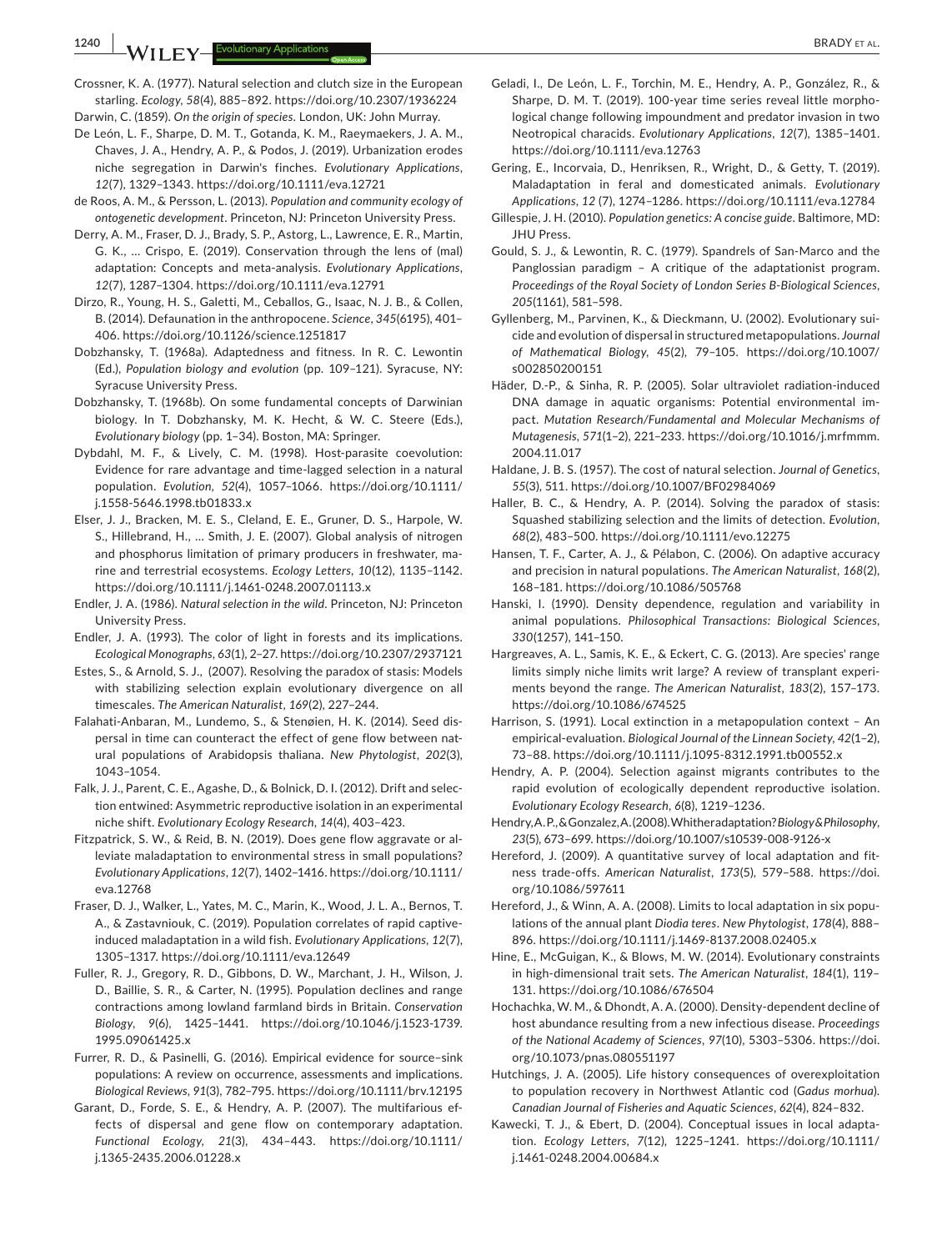- Kibota, T. T., & Lynch, M. (1996). Estimate of the genomic mutation rate deleterious to overall fitness in *E. coli*. *Nature*, *381*, 694–696. [https://](https://doi.org/10.1038/381694a0) [doi.org/10.1038/381694a0](https://doi.org/10.1038/381694a0)
- Kirkpatrick, M. (2009). Patterns of quantitative genetic variation in multi‐ ple dimensions. *Genetica*, *136*(2), 271–284. [https://doi.org/10.1007/](https://doi.org/10.1007/s10709-008-9302-6) [s10709-008-9302-6](https://doi.org/10.1007/s10709-008-9302-6)
- Kohn, A. J., & Leviten, P. J. (1976). Effect of habitat complexity on pop‐ ulation density and species richness in tropical intertidal predatory gastropod assemblages. *Oecologia*, *25*(3), 199–210. [https://doi.](https://doi.org/10.1007/BF00345098) [org/10.1007/BF00345098](https://doi.org/10.1007/BF00345098)
- Kokko, H., & Rankin, D. J. (2006). Lonely hearts or sex in the city? Density‐ dependent effects in mating systems. *Philosophical Transactions of the Royal Society B: Biological Sciences*, *361*(1466), 319–334. [https://](https://doi.org/10.1098/rstb.2005.1784) [doi.org/10.1098/rstb.2005.1784](https://doi.org/10.1098/rstb.2005.1784)
- Kunin, W. E., & Gaston, K. J. (Eds.). (1997). *The biology of rarity*. London: Chapman & Hall.
- Lancaster, L. T., McAdam, A. G., Hipsley, C. A., & Sinervo, B. R. (2014). Frequency‐dependent and correlational selection pressures have conflicting consequences for assortative mating in a color-polymorphic lizard, *Uta stansburiana*. *The American Naturalist*, *184*(2), 188–197.
- Lande, R. (1976). Natural selection and random genetic drift in phenotypic evolution. *Evolution*, *30*(2), 314–334. [https://doi.](https://doi.org/10.1111/j.1558-5646.1976.tb00911.x) [org/10.1111/j.1558-5646.1976.tb00911.x](https://doi.org/10.1111/j.1558-5646.1976.tb00911.x)
- Lasky, J. R. (2019). Eco-evolutionary community turnover following environmental change. *Evolutionary Applications*, *12*(7), 1434–1448. [https](https://doi.org/10.1111/eva.12776) [://doi.org/10.1111/eva.12776](https://doi.org/10.1111/eva.12776)
- Lee‐Yaw, J. A., Kharouba, H. M., Bontrager, M., Mahony, C., Csergő, A. M., Noreen, A. M. E., … Angert, A. L. (2016). A synthesis of transplant experiments and ecological niche models suggests that range limits are often niche limits. *Ecology Letters*, *19*(6), 710–722. [https://doi.](https://doi.org/10.1111/ele.12604) [org/10.1111/ele.12604](https://doi.org/10.1111/ele.12604)
- Leimu, R., & Fischer, M. (2008). A meta‐analysis of local adaptation in plants. *PLoS ONE*, *3*(12), e4010–e4010. [https://doi.org/10.1371/](https://doi.org/10.1371/journal.pone.0004010) [journal.pone.0004010](https://doi.org/10.1371/journal.pone.0004010)
- Lively, C. M., Craddock, C., & Vrijenhoek, R. C. (1990). Red Queen hy‐ pothesis supported by parasitism in sexual and clonal fish. *Nature*, *344*(6269), 864–866. <https://doi.org/10.1038/344864a0>
- Loria, A., Cristescu, M. E., & Gonzalez, A. (2019). Mixed evidence for ad‐ aptation to environmental pollution. *Evolutionary Applications*, *12*(7), 1259–1273. <https://doi.org/10.1111/eva.12782>
- Martin, C. H., & Wainwright, P. C. (2013). Multiple fitness peaks on the adaptive landscape drive adaptive radiation in the wild. *Science*, *339*(6116), 208–211.
- Martinossi‐Allibert, I., Thilliez, E., Arnqvist, G., & Berger, D. (2019). Sexual selection, environmental robustness, and evolutionary demography of maladapted populations: A test using experimental evolution in seed beetles. *Evolutionary Applications*, *12*(7), 1377–1384. [https://](https://doi.org/10.1111/eva.12758) [doi.org/10.1111/eva.12758](https://doi.org/10.1111/eva.12758)
- McAdam, A., Boutin, S., Dantzer, B., & Lane, J. (2019). Seed masting causes fluctuations in optimum litter size and lag load in a seed pred‐ ator. *The American Naturalist*, <https://doi.org/10.1086/703743>
- Meyers, L. A., & Bull, J. J. (2002). Fighting change with change: Adaptive variation in an uncertain world. *Trends in Ecology & Evolution*, *17*(12), 551–557. [https://doi.org/10.1016/S0169-5347\(02\)02633-2](https://doi.org/10.1016/S0169-5347(02)02633-2)
- Møller, A. P., & Mousseau, T. A. (2015). Strong effects of ionizing radi‐ ation from Chernobyl on mutation rates. *Scientific Reports*, *5*, 8363. <https://doi.org/10.1038/srep08363>
- Negrín Dastis, J. O., Milne, R., Guichard, F., & Derry, A. M. (2019). Phenotype-environment mismatch in metapopulations Implications for the maintenance of maladaptation at the regional scale. *Evolutionary Applications*, *12*(7), 1475–1486. [https://doi.org/](https://doi.org/10.1111/eva.12833) [10.1111/eva.12833](https://doi.org/10.1111/eva.12833)
- Newman, D., & Pilson, D. (1997). Increased probability of extinction due to decreased genetic effective population size: Experimental

populations of *Clarkia pulchella*. *Evolution*, *51*(2), 354–362. [https://](https://doi.org/10.1111/j.1558-5646.1997.tb02422.x) [doi.org/10.1111/j.1558-5646.1997.tb02422.x](https://doi.org/10.1111/j.1558-5646.1997.tb02422.x)

- Nosil, P., Crespi, B. J., & Sandoval, C. P. (2002). Host‐plant adaptation drives the parallel evolution of reproductive isolation. *Nature*, *417*(6887), 440.<https://doi.org/10.1038/417440a>
- Novacek, M. J., & Wheeler, Q. D. (1992). *Extinction and phylogeny*. New York, NY: Columbia University Press.
- Nuismer, S. L., & Doebeli, M. (2004). Genetic correlations and the co‐ evolutionary dynamics of three‐species systems. *Evolution*, *58*(6), 1165–1177. <https://doi.org/10.1111/j.0014-3820.2004.tb01697.x>
- Partensky, F., Blanchot, J., Lantoine, F., Neveux, J., & Marie, D. (1996). Vertical structure of picophytoplankton at different trophic sites of the tropical northeastern Atlantic Ocean. *Deep Sea Research Part I: Oceanographic Research Papers*, *43*(8), 1191–1213. [https://doi.](https://doi.org/10.1016/0967-0637(96)00056-8) [org/10.1016/0967-0637\(96\)00056-8](https://doi.org/10.1016/0967-0637(96)00056-8)
- Paul, J. R., Sheth, S. N., & Angert, A. L. (2011). Quantifying the impact of gene flow on phenotype-environment mismatch: A demonstration with the scarlet monkeyflower *Mimulus cardinalis*. *The American Naturalist*, *178*(S1), S62–S79.
- Peipoch, M., Brauns, M., Hauer, F. R., Weitere, M., & Valett, H. M. (2015). Ecological simplification: Human influences on riverscape complex‐ ity. *BioScience*, *65*(11), 1057–1065. [https://doi.org/10.1093/biosci/](https://doi.org/10.1093/biosci/biv120) [biv120](https://doi.org/10.1093/biosci/biv120)
- Phillips, B. L., Brown, G. P., Webb, J. K., & Shine, R. (2006). Invasion and the evolution of speed in toads. *Nature*, *439*(7078), 803.
- Pleasants, J. M., & Oberhauser, K. S. (2013). Milkweed loss in agricultural fields because of herbicide use: Effect on the monarch butterfly pop‐ ulation. *Insect Conservation and Diversity*, *6*(2), 135–144. [https://doi.](https://doi.org/10.1111/j.1752-4598.2012.00196.x) [org/10.1111/j.1752-4598.2012.00196.x](https://doi.org/10.1111/j.1752-4598.2012.00196.x)
- Poirier, M.-A., Coltman, D. W., Pelletier, F., Jorgenson, J., & Festa-Bianchet, M. (2019). Genetic decline, restoration and rescue of an isolated ungulate population. *Evolutionary Applications*, *12*(7), 1318– 1328.<https://doi.org/10.1111/eva.12706>
- Rankin, D. J., & López‐Sepulcre, A. (2005). Can adaptation lead to ex‐ tinction? *Oikos*, *111*(3), 616–619. [https://doi.org/10.1111/j.1600-](https://doi.org/10.1111/j.1600-0706.2005.14541.x)[0706.2005.14541.x](https://doi.org/10.1111/j.1600-0706.2005.14541.x)
- Reznick, D. (2015). Hard and soft selection revisited: How evolution by natural selection works in the real world. *Journal of Heredity*, *107*(1), 3–14.<https://doi.org/10.1093/jhered/esv076>
- Ricker, W. E. (1954). Stock and recruitment. *Journal of the Fisheries Board of Canada*, *11*(5), 559–623.<https://doi.org/10.1139/f54-039>
- Robertson, B. A., & Horváth, G. (2019). Color polarization vision medi‐ ates the strength of an evolutionary trap. *Evolutionary Applications*, *12*(2), 175–186.<https://doi.org/10.1111/eva.12690>
- Robertson, B. A., Rehage, J. S., & Sih, A. (2013). Ecological novelty and the emergence of evolutionary traps. *Trends in Ecology & Evolution*, *28*(9), 552–560.
- Rogalski, M. A. (2017). Maladaptation to acute metal exposure in res‐ urrected *Daphnia ambigua* clones after decades of increasing con‐ tamination. *The American Naturalist*, *189*(4), 443–452. [https://doi.](https://doi.org/10.1086/691077) [org/10.1086/691077](https://doi.org/10.1086/691077)
- Rolshausen, G., Phillip, D. A. T., Beckles, D. M., Akbari, A., Ghoshal, S., Hamilton, P. B., … Hendry, A. P. (2015). Do stressful conditions make adaptation difficult? Guppies in the oil‐polluted environments of southern Trinidad. *Evolutionary Applications*, *8*(9), 854–870. [https://](https://doi.org/10.1111/eva.12289) [doi.org/10.1111/eva.12289](https://doi.org/10.1111/eva.12289)
- Rosenzweig, M. L. (1978). Competitive speciation. *Biological Journal of the Linnean Society*, *10*(3), 275–289. [https://doi.org/10.1111/](https://doi.org/10.1111/j.1095-8312.1978.tb00016.x) [j.1095-8312.1978.tb00016.x](https://doi.org/10.1111/j.1095-8312.1978.tb00016.x)
- Roulin, A. (2004). The evolution, maintenance and adaptive function of genetic colour polymorphism in birds. *Biological Reviews*, *79*(4), 815– 848.<https://doi.org/10.1017/S1464793104006487>
- Rueffler, C., Van Dooren, T. J., Leimar, O., & Abrams, P. A. (2006). Disruptive selection and then what? *Trends in Ecology & Evolution*, *21*(5), 238–245. <https://doi.org/10.1016/j.tree.2006.03.003>